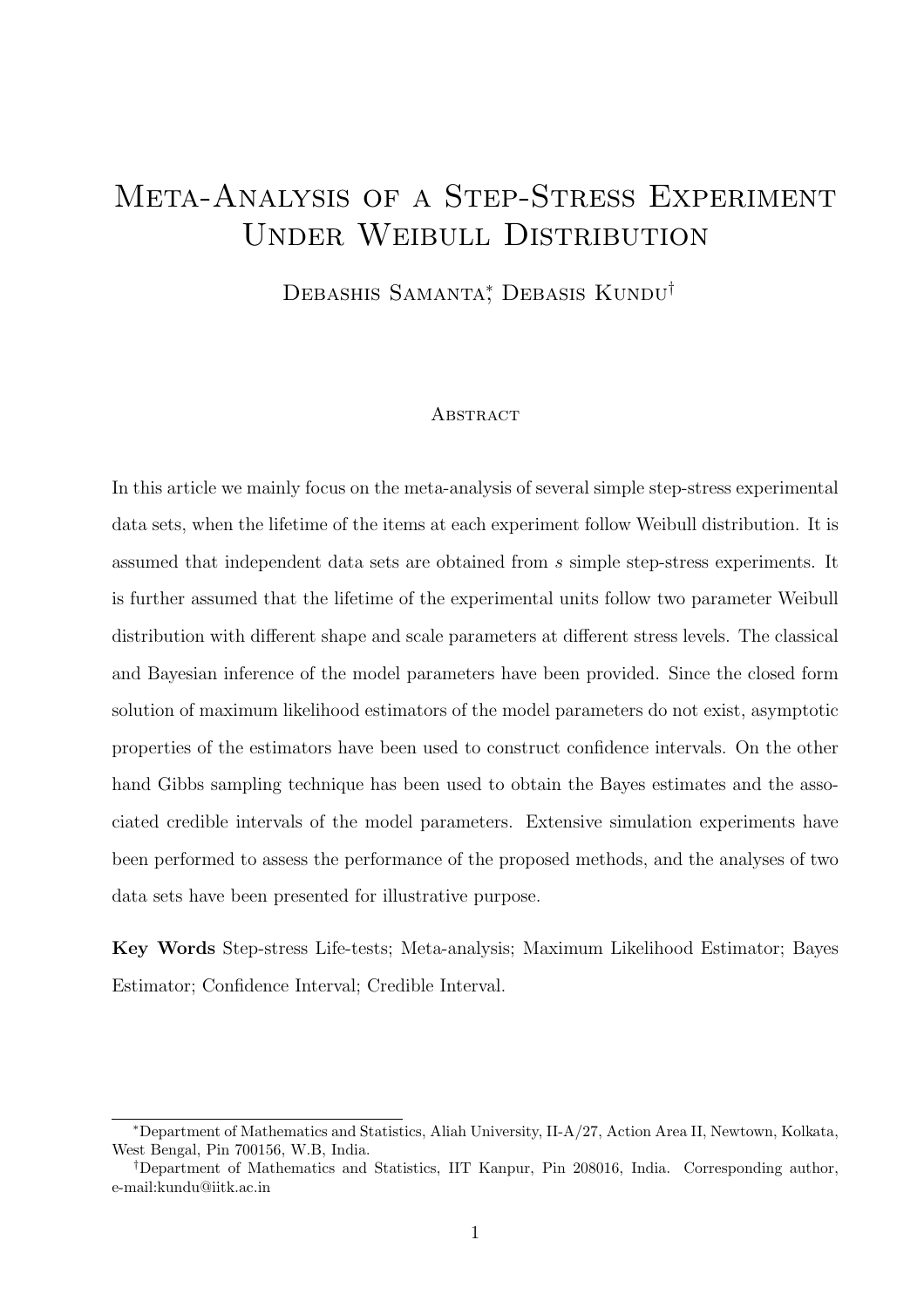### 1 INTRODUCTION

Designing of a life testing experiment of highly reliable experimental units is a challenging task. Due to consumer's demand, products are becoming more reliable and hence it is required to design the experiment in such a way that it yields more failure time data in a shorter period of time. The accelerated life testing (ALT) experiment has been widely used to reduce the experimental time. In an ALT experiment the mean life times of the experimental units are reduced by exposing the units to a higher stress level. Key references on ALT model are Nelson [19] and Bagdonavicius and Nikulin [1]. Depending on the type of the experimental units, several stress factors like temperature, voltage, etc. can be used during the experiment. A particular type of ALT experiment is known as the step-stress life testing (SSLT) experiment. In a SSLT experiment, the experiment starts with a certain number of experimental units at an initial stress level  $S_1$  and then it increases to its next level  $S_2$ , either at a pre-specified time or after a pre-specified number of failures, and so on. If there are only two stress levels, then the experiment is called the simple step-stress experiment. An extensive amount of work has been done in analyzing data obtained from a simple step-stress experiment, see for example the monograph by Kundu and Ganguly [17] in this respect.

In general different lifetime distributions are assumed at different stress levels. Therefore, we need a model to connect the distributions under different stress levels. The most popular model in this regard is the cumulative exposure model (CEM). Another popular model mainly for the Weibull lifetime distribution has been proposed by Khamis and Higgins [14], and it is popularly known as the Khamis-Higgings model or KHM. Several works have been done to analyze the data obtained from a step stress life testing experiment assuming CEM or KHM assumption, see for example Balakrishnan et al. [3], Balakrishnan et al. [4], Mitra et al. [18], Xiong and Milliken [23], Drop et al. [9], Drop and Mazzuchi [8], Balakrishnan et al. [2], Samanta and Kundu [22], Samanta et al. [20], Samanta et al. [21] and the references cited therein.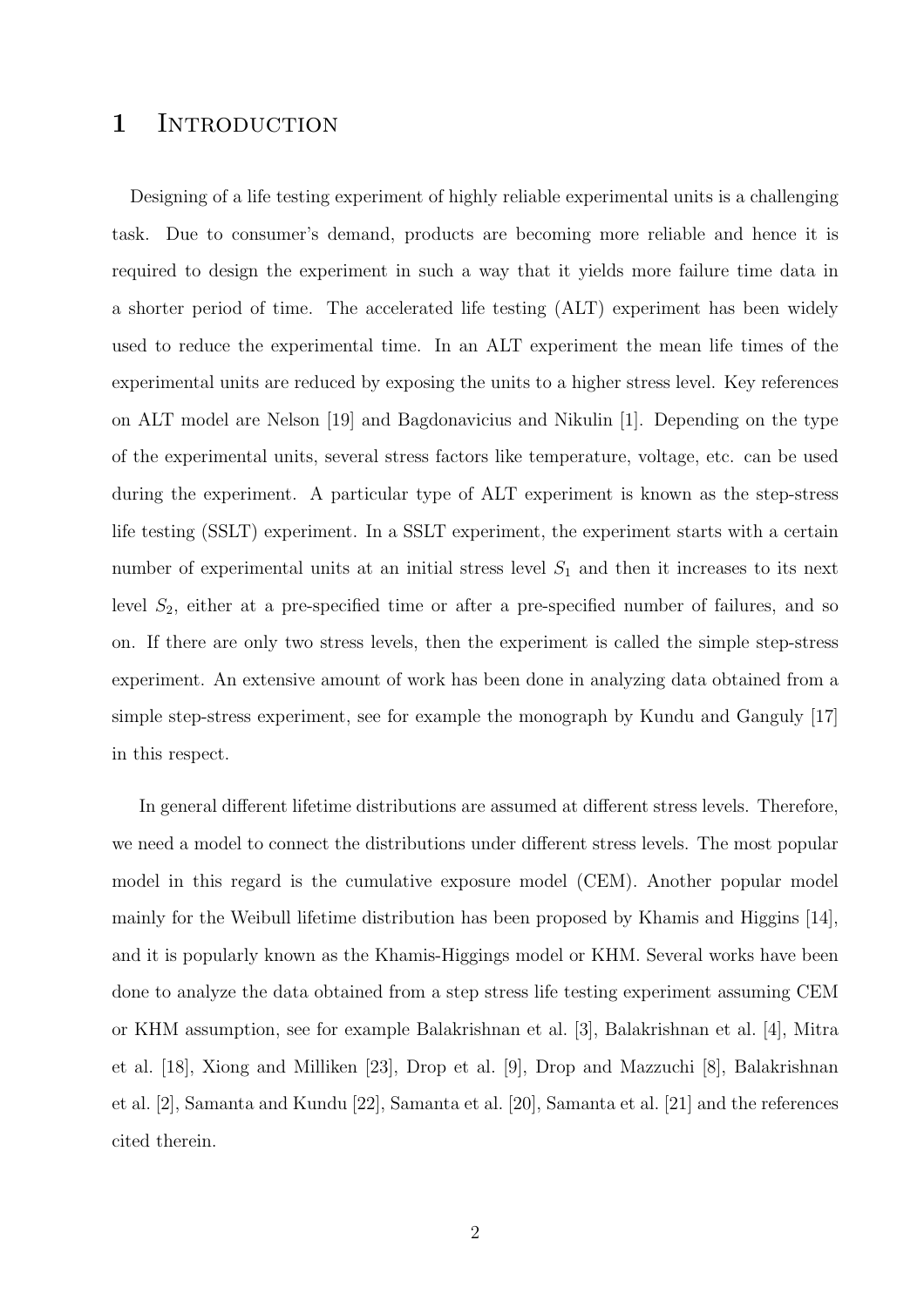Most of the works on step-stress model available in the literature is based on a single sample. But one may have independent data sets from several experiments with similar experimental units. The sample size, stress changing time and even the termination time of the experiment may be different for different step-stress experiments. A meta-analysis approach is proposed by Kateri et al. [11] to develop inference on the model parameters based on the data obtained from different Type-II censored step-stress experiments. It is assumed that the lifetime of the experimental units follow one-parameter exponential distribution at each stress level. In case of a single sample, the maximum likelihood estimates (MLEs) of the unknown parameters exist only when at least one failure is observed at each stress level. In case of a multi-sample, the MLEs exist if at each stress level at least one failure is observed in one of the samples. Therefore, in case of a multi-sample problem, a weaker condition is sufficient for the existence of MLEs. The inference for multi-sample exponential step-stress model under Type-I censoring is provided by Kateri et al. [12], see also Kateri et al. [13] and Bedbur et al. [5] in this respect.

Most of the meta-analysis works on step-stress experiment is done by assuming exponential lifetime distribution and the inferences are provided based on the classical setup. The main aim of this paper is to extend the results when the lifetime of the experimental units under different stress levels follow Weibull distribution with different shape and scale parameters. The distributions under different stress levels are connected through generalized KHM assumptions. This model is analytically more tractable than the CEM. We have considered both the classical and Bayesian inference of the model parameters when the data are Type-II censored. Although, we have considered only Type-II censored data, the methods can be extended for other censoring schemes also.

The MLEs of the unknown parameters cannot be obtained in closed form. They have to be obtained numerically by solving more than one non-linear equations. Under certain regularity condition, it can be shown that the MLEs are unique. Moreover, the proposed condition can be easily verified from the observed data sets. Due to non-existence of the closed form of MLEs, it is not possible to construct the exact confidence intervals (CIs).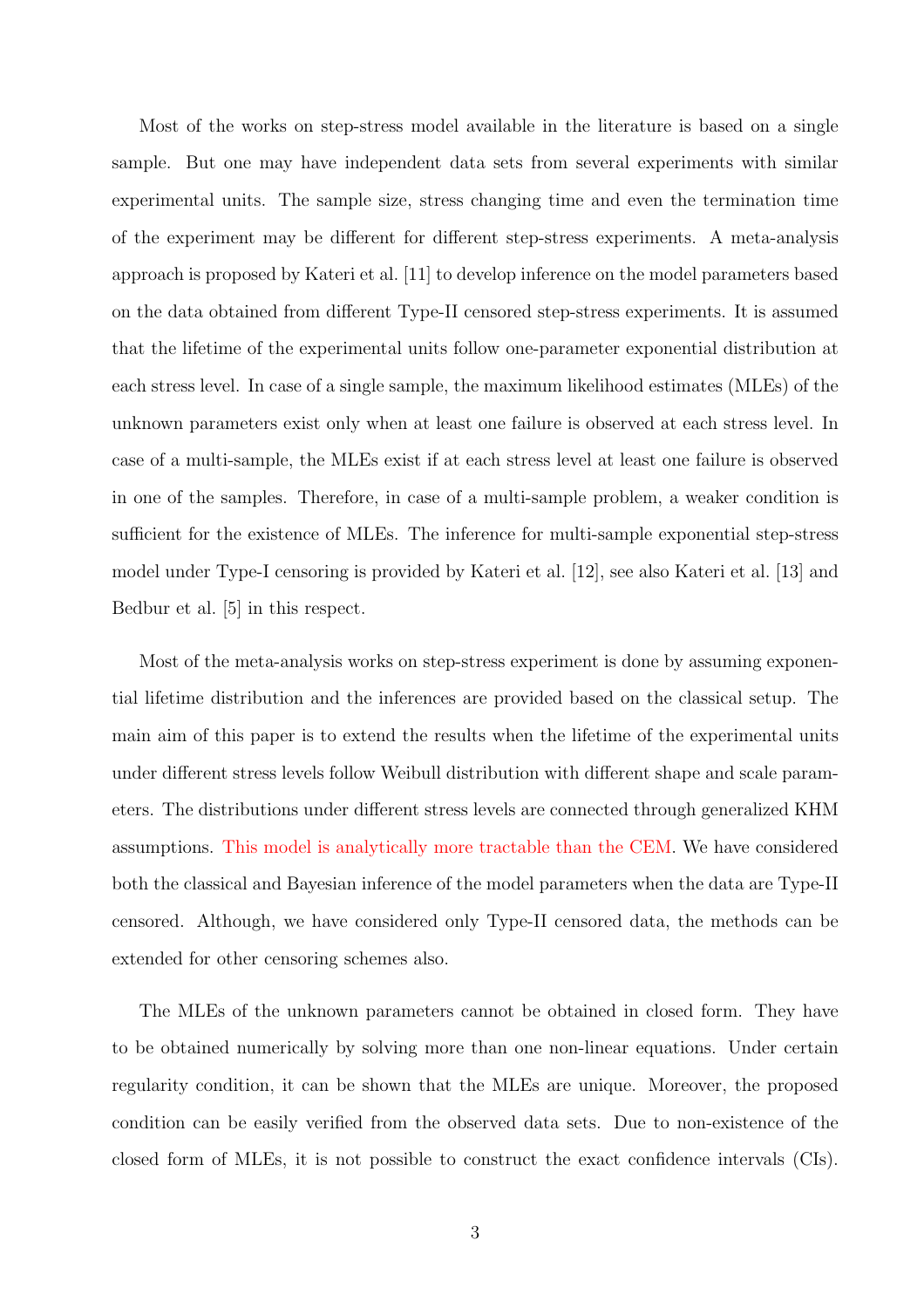Therefore we propose to use asymptotic CIs based on the observed Fisher information matrix and assuming the asymptotic normality property of the MLEs. We have also considered the Bayesian inference of the model parameters under squared error loss function. The Bayes estimates (BEs) and the associated credible intervals (CRIs) cannot be obtained explicitly. We propose to use Gibbs sampling technique to compute BEs and the associated CRIs. Extensive simulation study has been performed to assess the performances of the proposed methods, and the analyses of two data sets have been presented to see the effectiveness of the proposed model.

The rest of the article is organized as follows. The model assumptions and the likelihood function are provided in Section 2. The classical and Bayesian inferences have been developed in Section 3 and Section 4, respectively. Simulation results and the data analyses have been presented in Section 5. Finally we have concluded the article in Section 6. All the proofs of the necessary results are provided in the Appendix.

# 2 MODEL ASSUMPTION AND LIKELIHOOD FUNCTION

It is assumed that s independent life testing experiments start at the initial stress level  $S_1$ with  $n_1, \ldots, n_s$  number of identical units. It is further assumed that for the k-th  $(k = 1, \ldots, s)$ experiment the stress level changes from  $S_1$  to its next level  $S_2$  at time  $\tau_k$  and the experiment terminates as soon as the pre-specified  $r_k$ -th  $(\leq n_k)$  failure occurs. Therefore, the data obtained from the k-th experiment will be of the form:

$$
t_{1:n_k} \leq \ldots \leq t_{r_{1k}:n_k} \leq \tau_k \leq t_{r_{1k}+1:n_k} \leq \ldots \leq t_{r_k:n_k},
$$

where  $r_{1k}$   $(0 \leq r_{1k} \leq r_k)$  is the number of failures at the first stress level. Without loss of generality, it is assumed that out of  $s$  independent samples, the first  $s_1$  samples have zero failures at the second stress level, the next  $s_2$  samples have zero failures at the first stress level and the remaining  $s - s_1 - s_2$  samples have at least one failure at both the stress levels.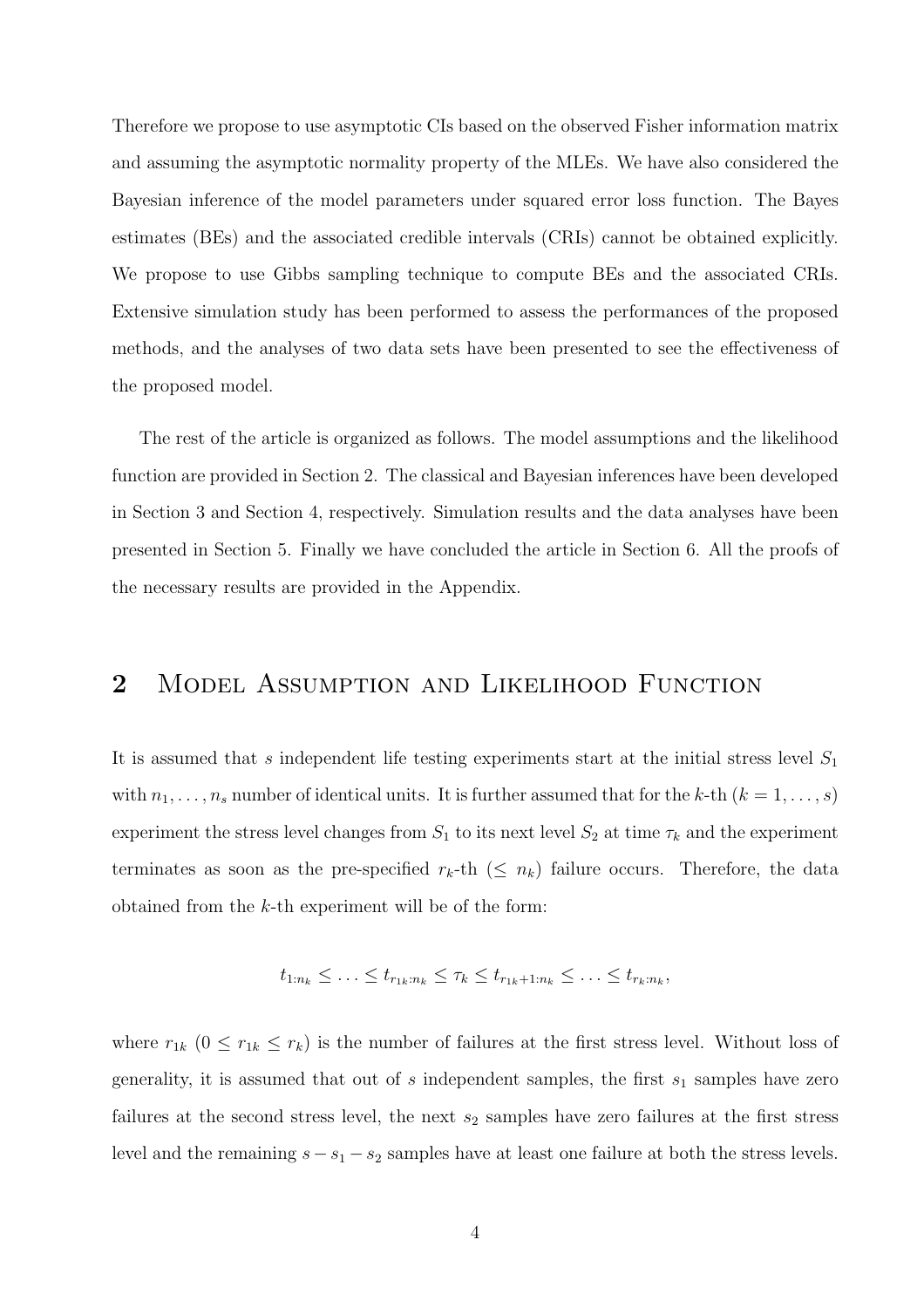The lifetime distribution of the experimental units at stress level  $S_i$  ( $i = 1, 2$ ) is assumed to be a Weibull distribution with the shape parameter  $\alpha_i > 0$  and the scale parameter  $\theta_i > 0$ . We will denote this distribution by  $WE(\alpha_i, \theta_i)$ . The probability density function (PDF) of the experimental unit at the stress level  $S_i$   $(i = 1, 2)$  is given by

$$
f(t; \alpha_i, \theta_i) = \alpha_i \theta_i t^{\alpha_i - 1} e^{-\theta_i t^{\alpha_i}}, \qquad 0 < t < \infty, \quad \alpha_i > 0, \quad \theta_i > 0,
$$

zero, otherwise. Now to connect the distribution functions at the two stress levels, we have used a generalized form of the KHM. It is assumed that the hazard function, when stress changes at the time  $\tau$ , is of the form

$$
h(t) = \begin{cases} \alpha_1 \theta_1 t^{\alpha_1 - 1} & \text{if } 0 < t \le \tau \\ \alpha_2 \theta_2 t^{\alpha_2 - 1} & \text{if } \tau < t < \infty. \end{cases}
$$

Hence, the cumulative hazard function and the survival function are, respectively,

$$
H(t) = \begin{cases} \int_0^t \alpha_1 \theta_1 u^{\alpha_1 - 1} du &= \theta_1 t^{\alpha_1} & \text{if } 0 < t \le \tau \\ \int_0^{\tau} \alpha_1 \theta_1 u^{\alpha_1 - 1} du + \int_{\tau}^t \alpha_2 \theta_2 u^{\alpha_2 - 1} du &= \theta_1 \tau^{\alpha_1} + \theta_2 (t^{\alpha_2} - \tau^{\alpha_2}) & \text{if } \tau < t < \infty, \end{cases}
$$

and

$$
S(t) = e^{-H(t)} = \begin{cases} e^{-\theta_1 t^{\alpha_1}} & \text{if } 0 < t \le \tau \\ e^{-\theta_2 (t^{\alpha_2} - \tau^{\alpha_2}) - \theta_1 \tau^{\alpha_1}} & \text{if } \tau < t < \infty. \end{cases} \tag{1}
$$

Hence the PDF of the lifetimes is given by

$$
f_1(t) = \begin{cases} \alpha_1 \theta_1 t^{\alpha_1 - 1} e^{-\theta_1 t^{\alpha_1}} & \text{if } 0 < t \le \tau \\ \alpha_2 \theta_2 t^{\alpha_2 - 1} e^{-\theta_2 (t^{\alpha_2} - \tau^{\alpha_2}) - \theta_1 \tau^{\alpha_1}} & \text{if } \tau < t < \infty. \end{cases} \tag{2}
$$

We will denote the set of all unknown model parameters as  $\eta = (\alpha_1, \theta_1, \alpha_2, \theta_2)^\top$ . Since the data are coming from s independent Type-II censored simple step stress life testing experiment, therefore the data obtained from k-th step-stress experiment will be one of the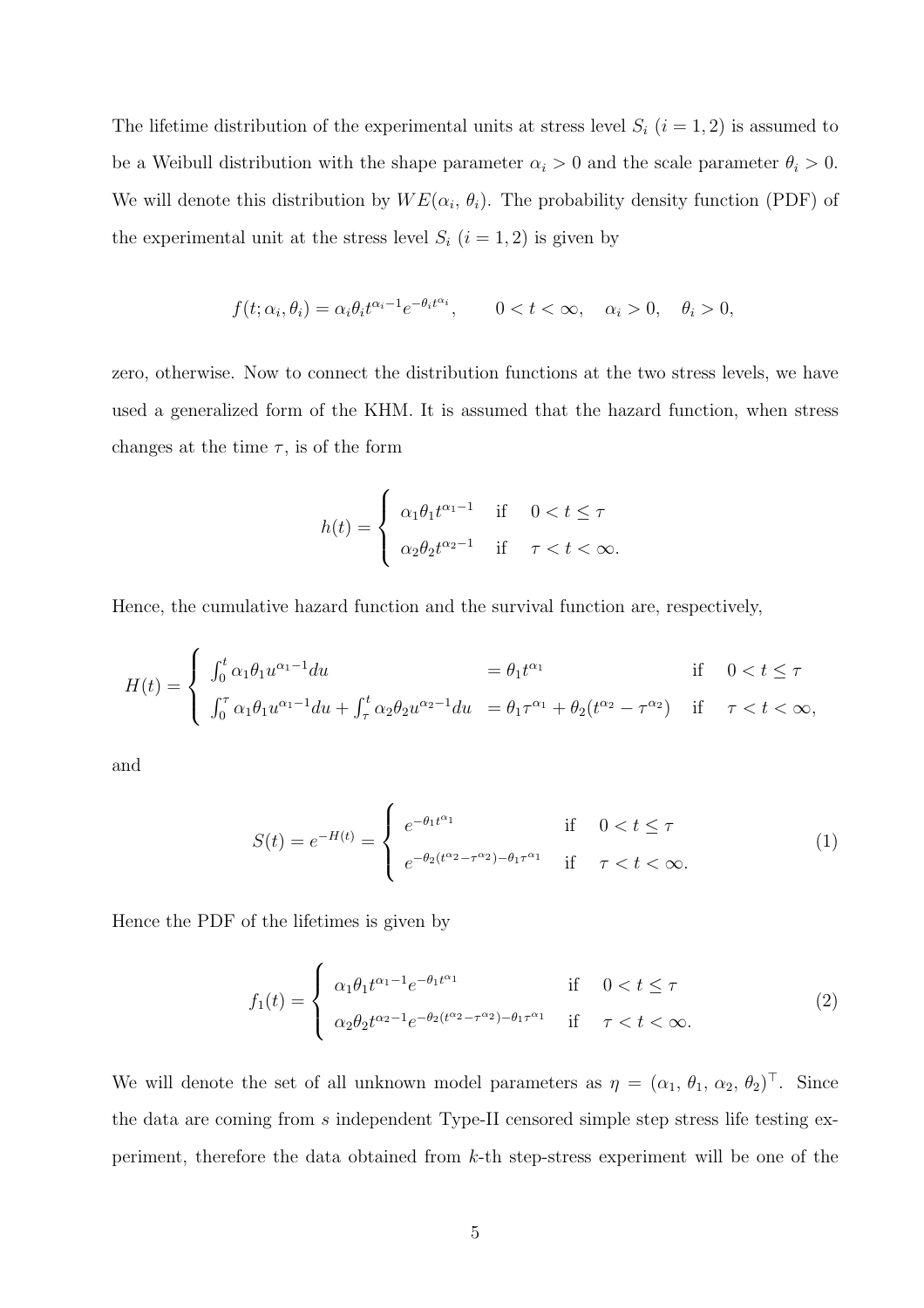following forms:

(a)  $t_{1:n} \leq \ldots \leq t_{r_k:n} \leq \tau$ (b)  $\tau \leq t_{1:n} \leq \ldots \leq t_{r_k:n}$ (c)  $t_{1:n} \leq \ldots \leq t_{r_{1k}:n} \leq \tau \leq t_{r_{1k}+1:n} \leq \ldots \leq t_{r_k:n}$ .

If the data of the k-th sample is of the form  $(a)$ , then the likelihood contribution of the sample is given by

$$
L_1^{(k)}(\mathbf{t}^{(k)};\boldsymbol{\eta}) = \frac{n_k!}{r_k!} \theta_1^{r_k} \alpha_1^{r_k} \left[ \prod_{i=1}^{r_k} t_{i:n_k}^{\alpha_1-1} \right] e^{-\theta_1 \left[ \sum_{i=1}^{r_k} t_{i:n_k}^{\alpha_1} + (n_k - r_k) t_{r_k:n_k}^{\alpha_1} \right]}.
$$

Here,  $\mathbf{t}^{(k)}$  denotes the data set from the k-th experiment. Again if the data of the k-th sample is of the form  $(b)$ , then the likelihood contribution of the sample is given by

$$
L_2^{(k)}(\mathbf{t}^{(k)}; \, \pmb{\eta}) = \frac{n_k!}{r_k!} \theta_2^{r_k} \alpha_2^{r_k} \left[ \prod_{i=1}^{r_k} t_{i:n_k}^{\alpha_2-1} \right] e^{-\theta_2 \left[ \sum_{i=1}^{r_k} (t_{i:n_k}^{\alpha_2} - \tau_k^{\alpha_2}) + (n_k - r_k)(t_{r_k:n_k}^{\alpha_2} - \tau_k^{\alpha_2}) \right]} e^{-\theta_1 n_k \tau_k^{\alpha_1}}.
$$

For case  $(c)$ , the likelihood contribution of the k-th sample is given by

$$
L_{12}^{(k)}(\mathbf{t}^{(k)}; \boldsymbol{\eta}) = \frac{n_k!}{r_{1k}!(r_k - r_{1k})!} \theta_1^{r_{1k}} \theta_2^{r_k - r_{1k}} \alpha_1^{r_{1k}} \alpha_2^{r_k - r_{1k}} \left[ \prod_{i=1}^{r_{1k}} t_{i:n_k}^{\alpha_1 - 1} \right] \left[ \prod_{i=r_{1k}+1}^{r_k} t_{i:n_k}^{\alpha_2 - 1} \right]
$$

$$
e^{-\theta_1 \left[ \sum_{i=1}^{r_{1k}} t_{i:n_k}^{\alpha_1} + (n_k - r_{1k}) \tau_k^{\alpha_1} \right]} e^{-\theta_2 \left[ \sum_{i=r_{1k}+1}^{r_k} (t_{i:n_k}^{\alpha_2} - \tau_k^{\alpha_2}) + (n_k - r_k)(t_{r_k}^{\alpha_2} - \tau_k^{\alpha_2}) \right]}.
$$

Since we assume that the first  $s_1$  samples are of the form  $(a)$ , next  $s_2$  samples are of the form (b) and the remaining  $s - s_1 - s_2$  samples are of the form (c), therefore, the combined likelihood of the data obtained from s different step-stress experiments is given by

$$
L(\mathbf{t}; \boldsymbol{\eta}) = \prod_{i=1}^{s_1} L_1^{(i)}(\mathbf{t}; \boldsymbol{\eta}) \prod_{i=s_1+1}^{s_1+s_2} L_2^{(i)}(\mathbf{t}; \boldsymbol{\eta}) \prod_{i=s_1+s_2+1}^{s} L_{12}^{(i)}(\mathbf{t}; \boldsymbol{\eta})
$$
  
\n
$$
= C \times \theta_1^{\sum_{k=1}^{s_1} r_k + \sum_{k=s_1+s_2+1}^{s} r_{1k}} \theta_2^{\sum_{k=s_1+1}^{s_1+s_2} r_k + \sum_{k=s_1+s_2+1}^{s} (r_k - r_{1k})}
$$
  
\n
$$
\times \alpha_1^{\sum_{k=1}^{s_1} r_k + \sum_{k=s_1+s_2+1}^{s} r_{1k}} \alpha_2^{\sum_{k=s_1+1}^{s_1+s_2} r_k + \sum_{k=s_1+s_2+1}^{s} (r_k - r_{1k})}
$$
  
\n
$$
\times (\prod_{k=1}^{s_1} \prod_{i=1}^{r_k} t_{i:n_k}^{\alpha_1 - 1}) \times (\prod_{k=s_1+s_2+1}^{s} \prod_{i=1}^{r_k} t_{i:n_k}^{\alpha_1 - 1}) \times (\prod_{k=s_1+1}^{s} \prod_{i=1}^{r_k} t_{i:n_k}^{\alpha_2 - 1})
$$
  
\n
$$
\times (\prod_{k=s_1+s_2+1}^{s} \prod_{i=r_{1k}+1}^{r_k} t_{i:n_k}^{\alpha_2 - 1}) \times e^{-\theta_1 P(\alpha_1)} \times e^{-\theta_2 Q(\alpha_2)},
$$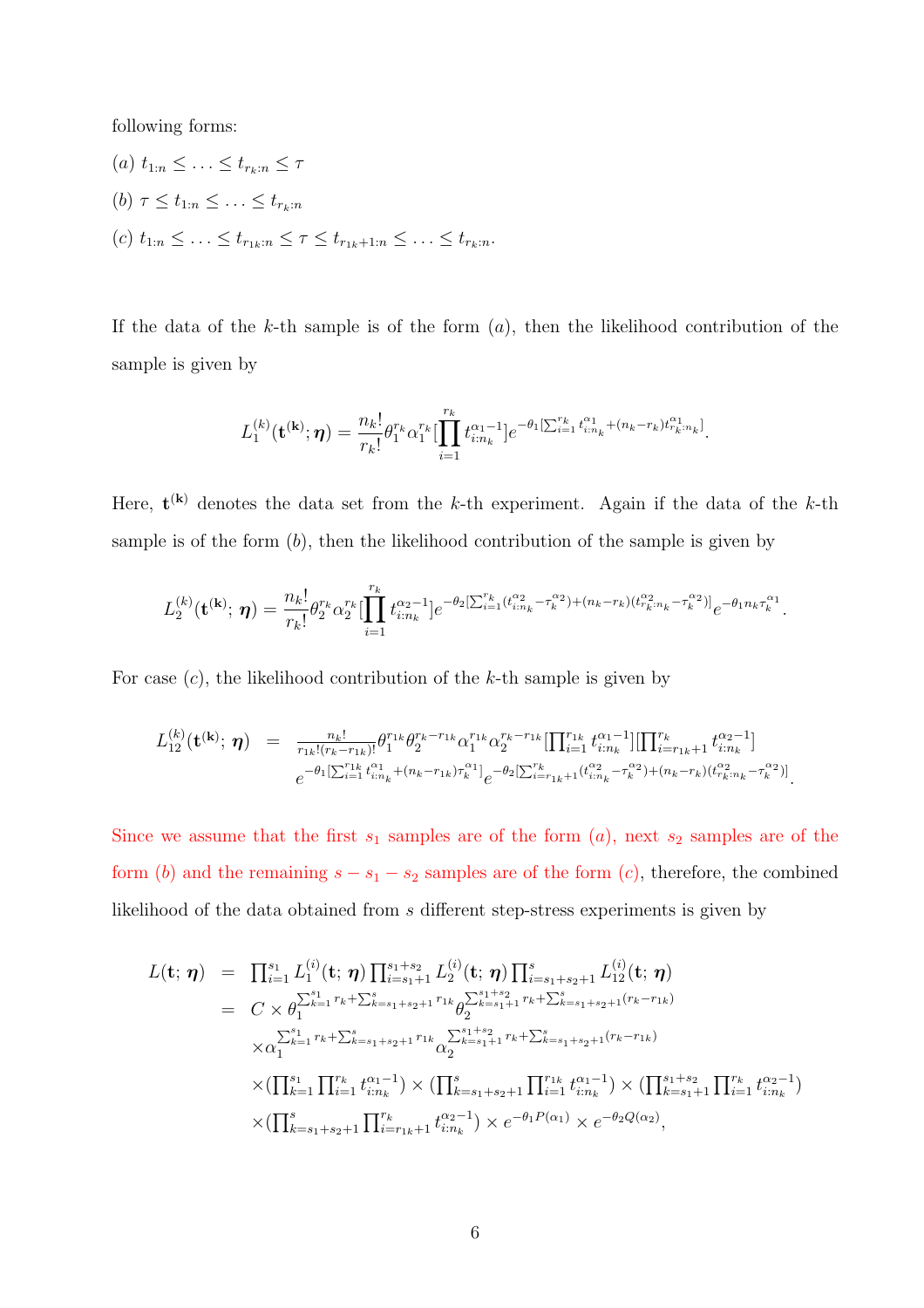where, **t** denotes the combined data, and

$$
C = \prod_{k=1}^{s_1+s_2} \frac{n_k!}{r_k!} \times \prod_{k=s_1+s_2+1}^{s} \frac{n_k!}{r_{1k}!(r_k-r_{1k})!},
$$
  
\n
$$
P(\alpha_1) = \sum_{k=1}^{s_1} \sum_{i=1}^{r_k} t_{i:n_k}^{\alpha_1} + \sum_{k=1}^{s_1} (n_k - r_k)t_{r_k:n_k}^{\alpha_1} + \sum_{k=s_1+1}^{s_1+s_2} n_k \tau_k^{\alpha_1} + \sum_{k=s_1+s_2+1}^{s} \sum_{i=1}^{r_{1k}} t_{i:n_k}^{\alpha_1} + \sum_{k=s_1+s_2+1}^{s} (n_k - r_{1k}) \tau_k^{\alpha_1},
$$
  
\n
$$
Q(\alpha_2) = \sum_{k=s_1+1}^{s_1+s_2} \sum_{i=1}^{r_k} (t_{i:n_k}^{\alpha_2} - \tau_k^{\alpha_2}) + \sum_{k=s_1+1}^{s_1+s_2} (n_k - r_k)(t_{r_k:n_k}^{\alpha_2} - \tau_k^{\alpha_2}) + \sum_{k=s_1+s_2+1}^{s} (n_k - r_k)(t_{r_k:n_k}^{\alpha_2} - \tau_k^{\alpha_2}).
$$

In the next two sections we provide the classical and Bayesian inferences of the unknown parameters based on the above likelihood function.

# 3 Classical Inference

## 3.1 MAXIMUM LIKELIHOOD ESTIMATION

The combined log-likelihood of the data is given by

$$
l(\mathbf{t}; \boldsymbol{\eta}) = \ln(C) + \left(\sum_{k=1}^{s_1} r_k + \sum_{k=s_1+s_2+1}^{s} r_{1k}\right) \ln(\theta_1) +
$$
  
\n
$$
\left(\sum_{k=s_1+1}^{s_1+s_2} r_k + \sum_{k=s_1+s_2+1}^{s} (r_k - r_{1k})\right) \ln(\theta_2) + \left(\sum_{k=1}^{s_1} r_k + \sum_{k=s_1+s_2+1}^{s} r_{1k}\right) \ln(\alpha_1)
$$
  
\n
$$
+ \left(\sum_{k=s_1+1}^{s_1+s_2} r_k + \sum_{k=s_1+s_2+1}^{s} (r_k - r_{1k})\right) \ln(\alpha_2) + (\alpha_1 - 1) \sum_{k=1}^{s_1} \sum_{i=1}^{r_k} \ln(t_{i:n_k})
$$
  
\n
$$
+ (\alpha_1 - 1) \sum_{k=s_1+s_2+1}^{s} \sum_{i=1}^{r_{1k}} \ln(t_{i:n_k}) + (\alpha_2 - 1) \sum_{k=s_1+1}^{s_1+s_2} \sum_{i=1}^{r_k} \ln(t_{i:n_k})
$$
  
\n
$$
+ (\alpha_2 - 1) \sum_{k=s_1+s_2+1}^{s} \sum_{i=r_{1k}+1}^{r_k} \ln(t_{i:n_k}) - \theta_1 P(\alpha_1) - \theta_2 Q(\alpha_2).
$$
  
\n(3)

For given  $\alpha_1$  and  $\alpha_2$ , the MLEs of  $\theta_1$  and  $\theta_2$  can be obtained by maximizing the equation (3) with respect to  $\theta_1$  and  $\theta_2$  respectively. The MLEs of  $\theta_1$  and  $\theta_2$  can be obtained by differentiating (3) with respect to  $\theta_1$  and  $\theta_2$  and equating them to zero. Hence, the MLEs of  $\theta_1$  and  $\theta_2$ , for given  $\alpha_1$  and  $\alpha_2$ , are given by

$$
\widehat{\theta}_{1}(\alpha_{1}) = \frac{\sum_{k=1}^{s_{1}} r_{k} + \sum_{k=s_{1}+s_{2}+1}^{s} r_{1k}}{P(\alpha_{1})} \quad \text{and} \quad \widehat{\theta}_{2}(\alpha_{2}) = \frac{\sum_{k=s_{1}+1}^{s_{1}+s_{2}} r_{k} + \sum_{k=s_{1}+s_{2}+1}^{s} (r_{k}-r_{1k})}{Q(\alpha_{2})}, \tag{4}
$$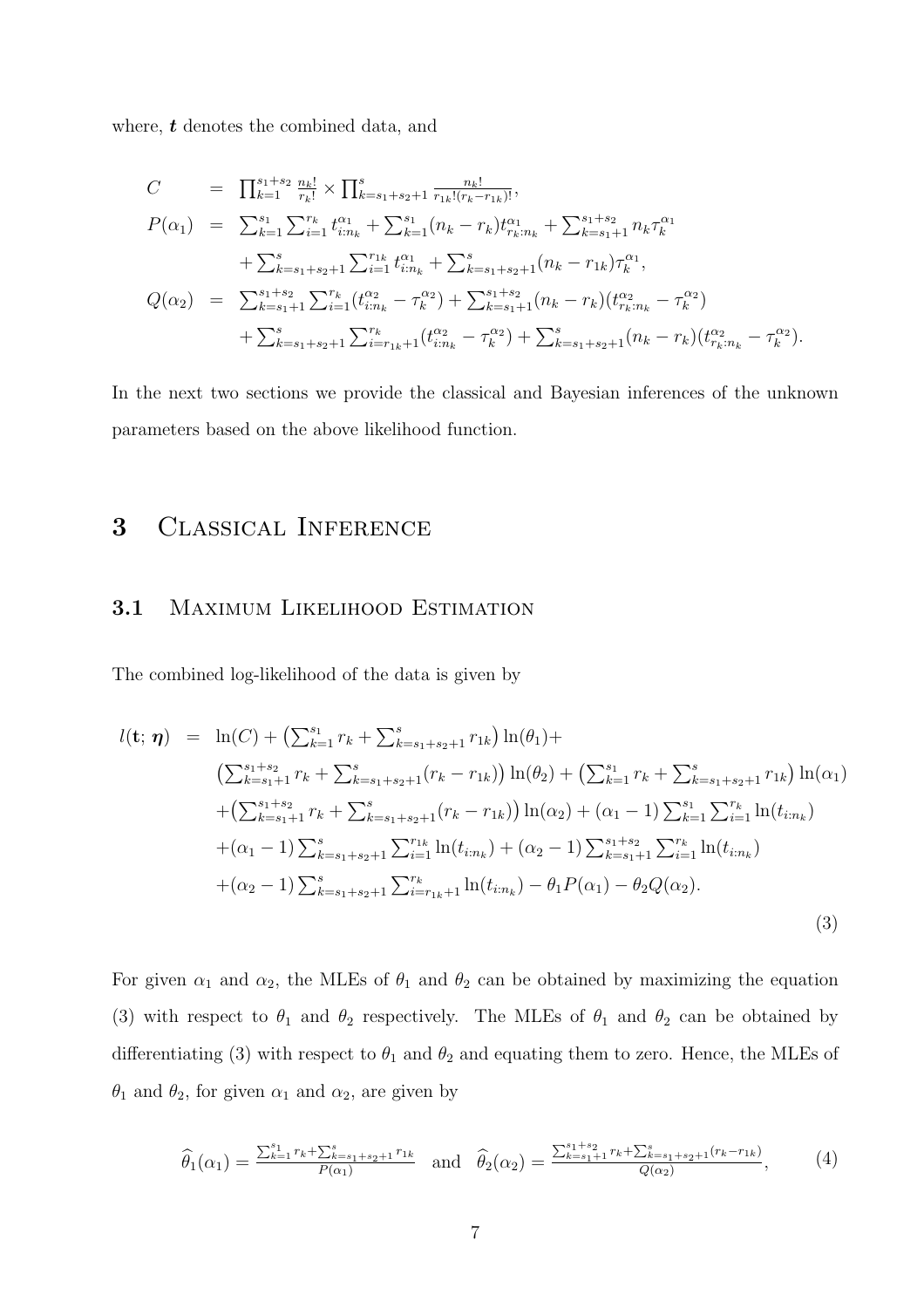and clearly they are unique. Now the MLEs of  $\alpha_1$  and  $\alpha_2$  can be obtained by maximizing the profile log-likelihood of  $\alpha_1$  and  $\alpha_2$ . Replacing  $\theta_1$  and  $\theta_2$  in equation (3) by  $\widehat{\theta}_1(\alpha_1)$  and  $\widehat{\theta}_2(\alpha_2)$ , respectively, we have the profile log-likelihood of  $\alpha_1$  and  $\alpha_2$ . Hence, the profile log-likelihood of  $\alpha_1$  and  $\alpha_2$  is given by

$$
l_{1}(\mathbf{t}; \alpha_{1}, \alpha_{2}) \propto (\sum_{k=1}^{s_{1}} r_{k} + \sum_{k=s_{1}+s_{2}+1}^{s} r_{1k})[\ln(\alpha_{1}) - \ln(P(\alpha_{1}))] +
$$
  
\n
$$
(\sum_{k=s_{1}+1}^{s_{1}+s_{2}} r_{k} + \sum_{k=s_{1}+s_{2}+1}^{s} (r_{k} - r_{1k}))[\ln(\alpha_{2}) - \ln(Q(\alpha_{2}))] +
$$
  
\n
$$
(\alpha_{1} - 1) \sum_{k=1}^{s_{1}} \sum_{i=1}^{r_{k}} \ln(t_{i:n_{k}}) + (\alpha_{1} - 1) \sum_{k=s_{1}+s_{2}+1}^{s} \sum_{i=1}^{r_{1k}} \ln(t_{i:n_{k}}) +
$$
  
\n
$$
(\alpha_{2} - 1) \sum_{k=s_{1}+1}^{s_{1}+s_{2}} \sum_{i=1}^{r_{k}} \ln(t_{i:n_{k}}) + (\alpha_{2} - 1) \sum_{k=s_{1}+s_{2}+1}^{s} \sum_{i=r_{1k}+1}^{r_{k}} \ln(t_{i:n_{k}})
$$
  
\n
$$
= l_{11}(\mathbf{t}; \alpha_{1}) + l_{12}(\mathbf{t}; \alpha_{2}). \tag{5}
$$

The MLEs of  $\alpha_1$  and  $\alpha_2$  can be obtained by solving following two non-linear equations

$$
\left(\sum_{k=1}^{s_1} r_k + \sum_{k=s_1+s_2+1}^{s} r_{1k}\right) \left[\frac{1}{\alpha_1} - \frac{P'(\alpha_1)}{P(\alpha_1)}\right] +
$$
  

$$
\sum_{k=1}^{s_1} \sum_{i=1}^{r_k} \ln(t_{i:n_k}) + \sum_{k=s_1+s_2+1}^{s} \sum_{i=1}^{r_{1k}} \ln(t_{i:n_k}) = 0
$$
\n(6)

and

$$
\left(\sum_{k=s_1+1}^{s_1+s_2} r_k + \sum_{k=s_1+s_2+1}^{s} (r_k - r_{1k})\right) \left[\frac{1}{\alpha_2} - \frac{Q'(\alpha_2)}{Q(\alpha_2)}\right] +
$$
  

$$
\sum_{k=s_1+1}^{s_1+s_2} \sum_{i=1}^{r_k} \ln(t_{i:n_k}) + \sum_{k=s_1+s_2+1}^{s} \sum_{i=r_{1k}+1}^{r_k} \ln(t_{i:n_k}) = 0,
$$
\n(7)

where,  $P'(\alpha_1)$  is the first order partial derivative of  $P(\alpha_1)$  with respect to  $\alpha_1$  and  $Q'(\alpha_2)$  is the first order partial derivative of  $Q(\alpha_2)$  with respect to  $\alpha_2$ .

Now in Lemma 1 we show that the unique solution of the equation (6) always exists and in Lemma 2 we show that the unique solution of equation (7) exists under certain regularity condition. Moreover, the condition can be easily verified from the observed data.

Lemma 1. *The unique solution of equation (6) always exists which maximizes (5) with respect to*  $\alpha_1$ *.* 

*Proof.* See Appendix A.1.

 $\Box$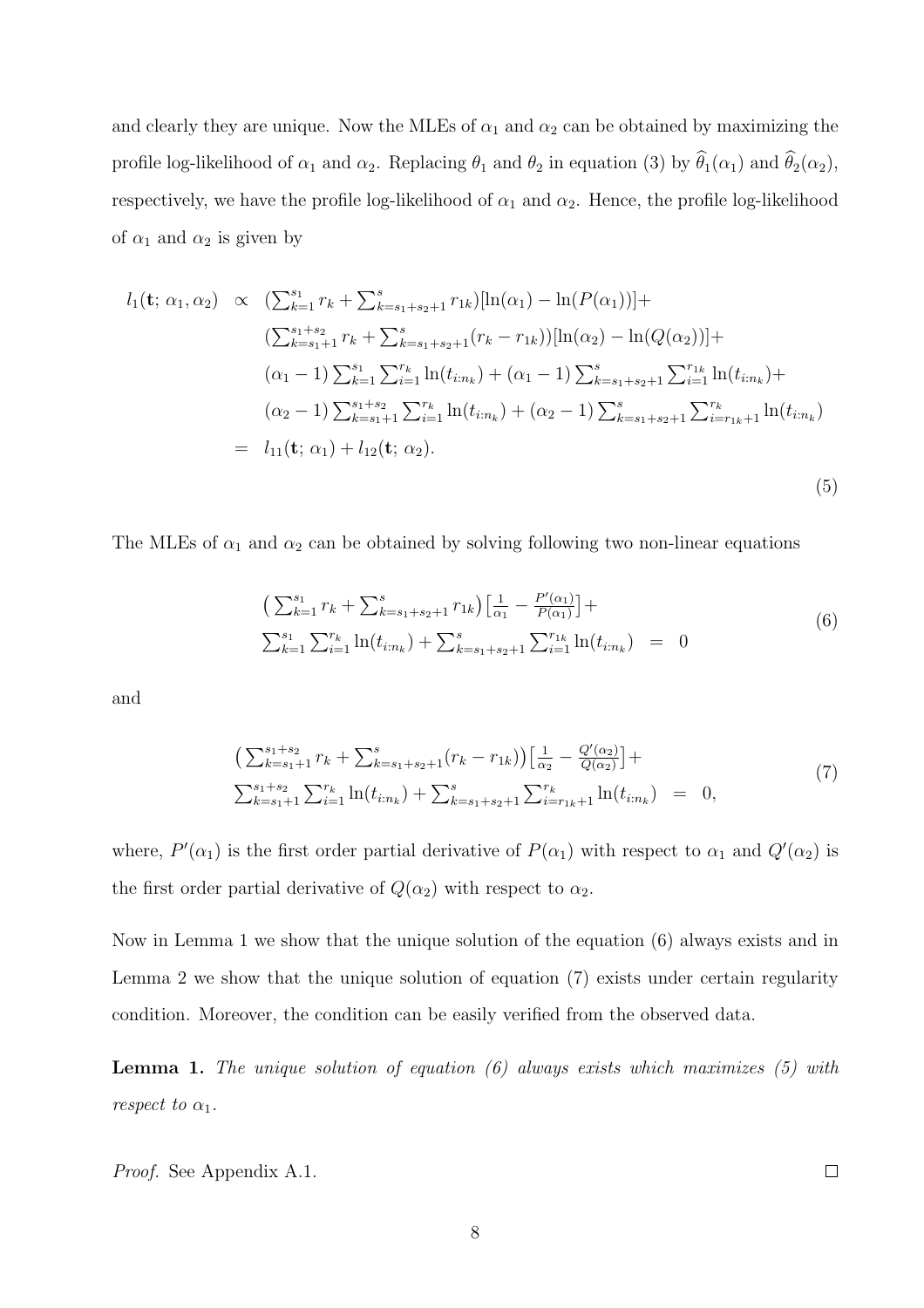Lemma 2. *Let us define*

$$
u(\alpha_2) = \frac{1}{\alpha_2^2} + \frac{Q(\alpha_2)Q''(\alpha_2) - [Q'(\alpha_2)]^2}{[Q(\alpha_2)]^2}, \tag{8}
$$

where  $Q'(\alpha_2)$  and  $Q''(\alpha_2)$  are respectively first order and second order partial derivatives of  $Q(\alpha_2)$  with respect to  $\alpha_2$ . If  $u(\alpha_2) > 0$ , for all  $\alpha_2 > 0$ , then the unique solution of equation *(7) exists which maximizes (5) with respect to*  $\alpha_2$ *.* 

*Proof.* See Appendix A.2.

### 3.2 ASYMPTOTIC CONFIDENCE INTERVAL

Since the closed form of MLEs do not exist, it is not possible to obtain the exact distribution of MLEs and hence the exact CIs. We propose to use asymptotic CIs of the MLEs. An asymptotic confidence interval of  $\boldsymbol{\eta} = (\alpha_1, \theta_1, \alpha_2, \theta_2)^\top$  can be constructed by assuming asymptotic normality of its MLEs. We have used the observed Fisher information matrix for the construction of asymptotic CIs. The observed Fisher information matrix is given by

$$
F = ((f_{ij})) = ((-\frac{\partial^2 l(\mathbf{t}; \boldsymbol{\eta})}{\partial \eta_i \partial \eta_j})).
$$

The elements of the Fisher information matrix are given in Appendix A.3. The asymptotic distribution of  $\hat{\eta} = (\hat{\alpha}_1, \hat{\theta}_1, \hat{\alpha}_2, \hat{\theta}_2)^{\top}$  is given by  $\hat{\eta} - \eta \sim N_4(0, F^{-1})$ . Therefore  $100(1 - \alpha)\%$ asymptotic CI of  $\eta_i$  is given by

$$
\left[\widehat{\eta_i} \pm z_{1-\frac{\alpha}{2}}\sqrt{V_{ii}}\right],
$$

where  $V_{ii}$  is  $(i, i)^{th}$  element of the matrix  $F^{-1}$ . Though F is a 4 × 4 matrix, it can be partitioned as two block diagonal matrices, each of order  $2 \times 2$ . Therefore  $F^{-1}$  can easily be obtained analytically.

 $\Box$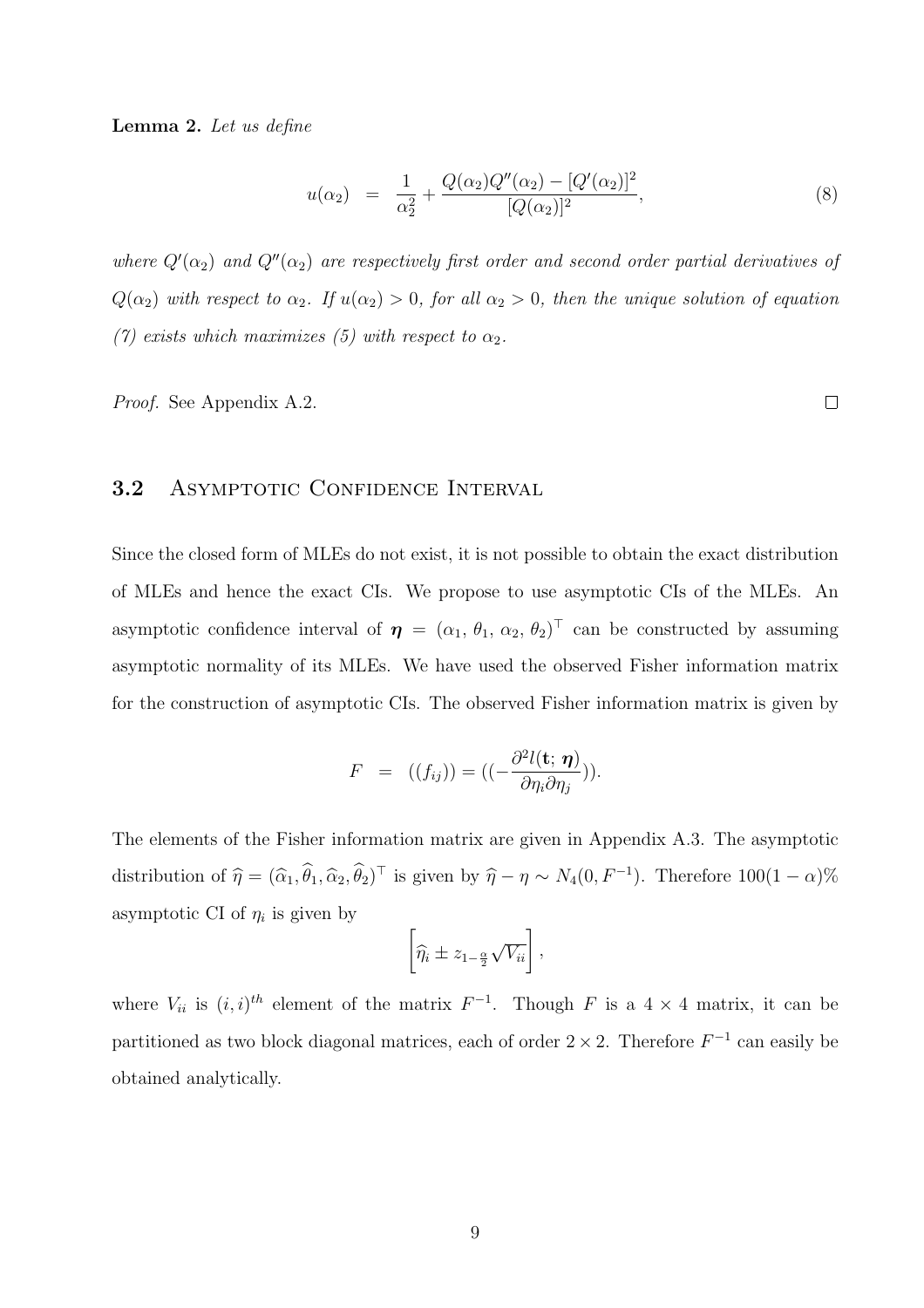# 4 Bayesian Inference

In this section we have considered the Bayesian inference of the model parameters. To compute the Bayes estimates and the associated credible intervals we have assumed independent gamma priors on the unknown parameters. Let us denote a gamma distribution with parameters  $a > 0$  and  $b > 0$  by  $GA(a, b)$ . The PDF of  $GA(a, b)$  is given by

$$
f(x|a, b) = \frac{a^b}{\Gamma(b)} e^{-ax} x^{b-1}; \qquad x > 0, a > 0, b > 0,
$$

zero, otherwise. For  $a_i > 0$  and  $b_i > 0$   $(i = 0, 1, 2, 3)$ , we assume the following prior distributions:  $\alpha_1 \sim GA(a_0, b_0), \theta_1 \sim GA(a_1, b_1), \alpha_2 \sim GA(a_2, b_2),$  and  $\theta_2 \sim GA(a_3, b_3)$ . It is further assumed that the priors are independently distributed. Hence, the joint prior distribution is given by

$$
\widetilde{\pi}(\alpha_1, \theta_1, \alpha_2, \theta_2) \propto e^{-a_0 \alpha_1} \alpha_1^{b_0 - 1} e^{-a_1 \theta_1} \theta_1^{b_1 - 1} e^{-a_2 \alpha_2} \alpha_2^{b_2 - 1} e^{-a_3 \theta_2} \theta_2^{b_3 - 1}.
$$
\n(9)

Therefore the joint posterior distribution of  $(\alpha_1, \theta_1, \alpha_2, \theta_2)$  is given by

$$
\pi(\alpha_1, \theta_1, \alpha_2, \theta_2 | data) \propto e^{-a_0 \alpha_1} \alpha_1^{b_0 + \sum_{k=1}^s r_k + \sum_{k=s_1+s_2+1}^s r_{1k} - 1} \left( \prod_{k=1}^{s_1} \prod_{i=1}^{r_k} t_{i:n_k} \right)^{\alpha_1 - 1} \n\left( \prod_{k=s_1+s_2+1}^s \prod_{i=1}^{r_{1k}} t_{i:n_k} \right)^{\alpha_1 - 1} e^{-\theta_1(a_1 + P(\alpha_1))} \theta_1^{b_1 + \sum_{k=1}^s r_k + \sum_{k=s_1+s_2+1}^s r_{1k} - 1} \n e^{-a_2 \alpha_2} \alpha_2^{b_2 + \sum_{k=s_1+1}^{s_1+s_2} r_k + \sum_{k=s_1+s_2+1}^s (r_k - r_{1k}) - 1} \left( \prod_{k=s_1+1}^{s_1+s_2} \prod_{i=1}^{r_k} t_{i:n_k} \right)^{\alpha_2 - 1} \n\left( \prod_{k=s_1+s_2+1}^s \prod_{i=r_{1k}+1}^{r_k} t_{i:n_k} \right)^{\alpha_2 - 1} e^{-\theta_2(a_3 + Q(\alpha_2))} \n\theta_2^{b_3 + \sum_{k=s_1+1}^{s_1+s_2} r_k + \sum_{k=s_1+s_2+1}^s (r_k - r_{1k}) - 1}.
$$

The Bayes estimates (BEs) under squared error loss function is the mean of the posterior distribution. In general, an explicit form of the BEs of the unknown parameters under the squared error loss function cannot be obtained. Hence we propose to use Gibbs sampling technique to obtain the Bayes estimates and the associated credible intervals. Note that the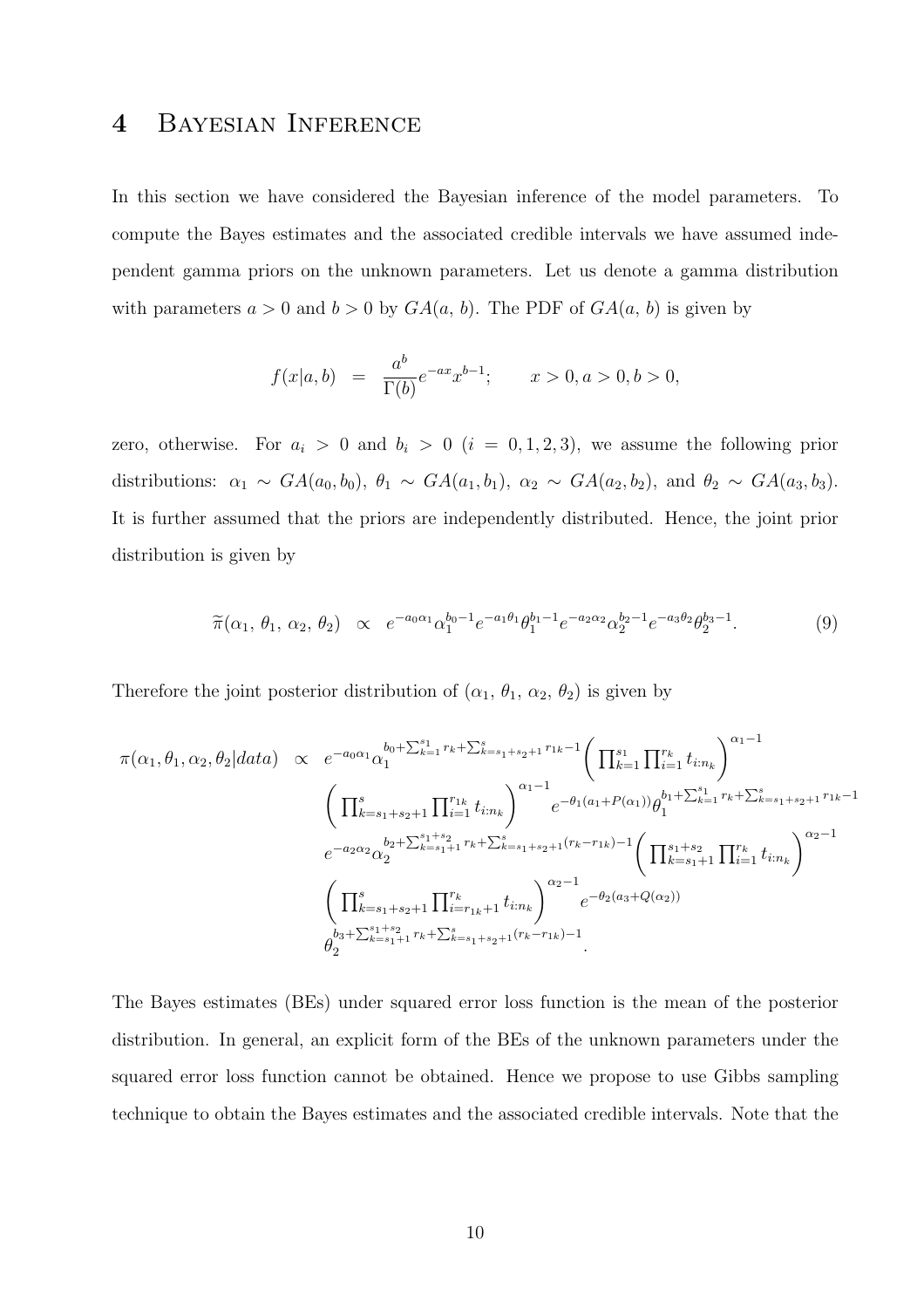joint posterior distribution can be written as

$$
\pi(\alpha_1, \theta_1, \alpha_2, \theta_2 | data) \propto \pi_1(\alpha_1) \pi_2(\theta_1 | \alpha_1) \pi_3(\alpha_2) \pi_4(\theta_2 | \alpha_2),
$$

where

$$
\pi_{1}(\alpha_{1}) \propto e^{-a_{0}\alpha_{1}}\alpha_{1}^{b_{0}+\sum_{k=1}^{s_{1}}r_{k}+\sum_{k=s_{1}+s_{2}+1}^{s_{2}}r_{1k}-1} \left[a_{1}+P(\alpha_{1})\right]^{-(b_{1}+\sum_{k=1}^{s_{1}}r_{k}+\sum_{k=s_{1}+s_{2}+1}^{s_{1}}r_{1k})} \times \left(\prod_{k=s_{1}+s_{2}+1}^{s_{2}}\prod_{i=1}^{s_{2}}t_{i:n_{k}}\right)^{\alpha_{1}-1} \times \left(\prod_{k=s_{1}+s_{2}+1}^{s_{2}}\prod_{i=1}^{s_{2}}t_{i:n_{k}}\right)^{\alpha_{1}-1},
$$
\n
$$
\pi_{2}(\theta_{1}|\alpha_{1}) \propto \frac{\left[a_{1}+P(\alpha_{1})\right]^{(b_{1}+\sum_{k=1}^{s_{1}}r_{k}+\sum_{k=s_{1}+s_{2}+1}^{s_{1}}r_{1k})}{\Gamma(b_{1}+\sum_{k=1}^{s_{1}}r_{k}+\sum_{k=s_{1}+s_{2}+1}^{s_{2}}r_{1k})}e^{-\theta_{1}(a_{1}+P(\alpha_{1}))}\theta_{1}^{b_{1}+\sum_{k=1}^{s_{1}}r_{k}+\sum_{k=s_{1}+s_{2}+1}^{s_{2}}r_{1k}-1},
$$
\n
$$
\pi_{3}(\alpha_{2}) \propto e^{-a_{2}\alpha_{2}}\alpha_{2}^{b_{2}+\sum_{k=s_{1}+1}^{s_{1}+s_{2}}r_{k}+\sum_{k=s_{1}+s_{2}+1}^{s_{2}}(r_{k}-r_{1k})-1} \times \left(a_{3}+Q(\alpha_{2})\right)^{-(b_{3}+\sum_{k=s_{1}+1}^{s_{1}}r_{k}+\sum_{k=s_{1}+s_{2}+1}^{s_{2}}(r_{k}-r_{1k}))} \times \left(\prod_{k=s_{1}+1}^{s_{2}}\prod_{i=1}^{s_{2}}t_{i:n_{k}}\right)^{\alpha_{2}-1} \times \left(\prod_{k=s_{1}+s_{2}+1}^{s_{2}}\prod_{i=s_{1}+s_{2}+1}^{r_{k}}t_{i:n_{k}}\right)^{\alpha_{2}-1},
$$
\n

For given  $\alpha_1$ , the posterior distribution of  $\theta_1$  is Gamma with the shape parameter  $b_1$  +  $\sum_{k=1}^{s_1} r_k + \sum_{k=s_1+s_2+1}^{s} r_{1k}$  and the scale parameter  $a_1 + P(\alpha_1)$ . Again for a given  $\alpha_2$ , the posterior distribution of  $\theta_2$  is gamma with the shape parameter  $b_3 + \sum_{k=s_1+1}^{s_1+s_2} r_k + \sum_{k=s_1+s_2+1}^{s}(r_k$  $r_{1k}$ ) and the scale parameter  $a_3 + Q(\alpha_2)$ . In Lemma 3 we show that  $\pi_1(\alpha_1)$  is a log-concave density function. In Lemma 4 we provide a condition under which  $\pi_3(\alpha_2)$  is a log-concave density function. Moreover, the condition can be easily verified from the observed data sets. Therefore, we can generate  $\alpha_1$  and  $\alpha_2$  easily using the method proposed by Devroye [7]. Alternatively, one can use the ratio-of-uniform method introduced by Kinderman and Monahan [15] to generate  $\alpha_1$  and  $\alpha_2$ . Once we generate  $\alpha_1$  and  $\alpha_2$ , we can generate  $\theta_1$  for given  $\alpha_1$  and  $\theta_2$  for given  $\alpha_2$  very easily. We need the following results for further development.

**Lemma 3.**  $\pi_1(\alpha_1)$  *is a log-concave density function.* 

*Proof.* See Appendix A.4.

 $\Box$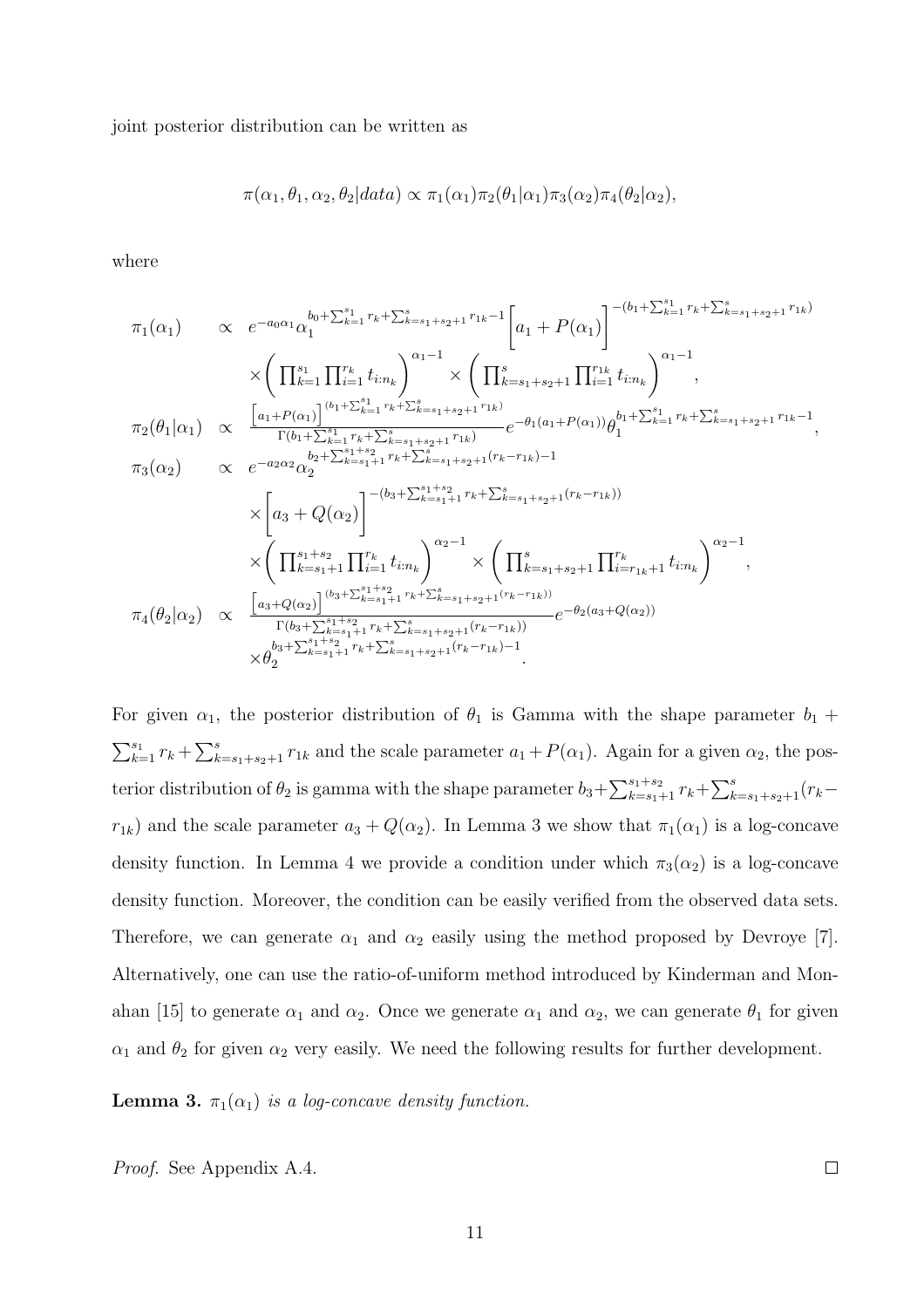#### Lemma 4. *Let*

$$
u_2(\alpha_2) = \frac{b_2 + \sum_{k=s_1+1}^{s_1+s_2} r_k + \sum_{k=s_1+s_2+1}^{s} (r_k - r_{1k}) - 1}{\alpha_2^2} + \left(b_3 + \sum_{k=s_1+1}^{s_1+s_2} r_k + \sum_{k=s_1+s_2+1}^{s} (r_k - r_{1k})\right) \frac{a_3 Q''(\alpha_2) + Q(\alpha_2) Q''(\alpha_2) - (Q'(\alpha_2))^2}{[a_3 + Q(\alpha_2)]^2},
$$

where  $Q'(\alpha_2)$  and  $Q''(\alpha_2)$  are respectively first and second order parial derivatives of  $Q(\alpha_2)$ *with respect to*  $\alpha_2$ *. If*  $u_2(\alpha_2) \geq 0$  *then*  $\pi_3(\alpha_2)$  *is a log-concave density function.* 

*Proof.* See Appendix A.5.

We propose the following algorithm to compute BEs of the unknown parameters and the associated CRIs.

#### Algorithm 1

- Step 1. Generate  $\alpha_1$  and  $\alpha_2$  from  $\pi_1(\alpha_1)$  and  $\pi_3(\alpha_2)$ , respectively, using the method proposed by Devroye [7] or Kundu [16]. Alternatively, one can use the ratio-of-uniform method introduced by Kinderman and Monahan [15] to generate  $\alpha_1$  and  $\alpha_2$ . Though the ratioof-uniform method do not need the log-concavity property of  $\alpha_1$  and  $\alpha_2$ , it might leads to the higher number of rejection during the sample generation.
- Step 2. For a given  $\alpha_1$  generate  $\theta_1$  from  $GA(a_1 + P(\alpha_1), b_1 + \sum_{k=1}^{s_1} r_k + \sum_{k=s_1+s_2+1}^{s_1} r_{1k})$  and for a given  $\alpha_2$  generate  $\theta_2$  from  $GA(a_3+Q(\alpha_2), b_3+\sum_{k=s_1+1}^{s_1+s_2} r_k+\sum_{k=s_1+s_2+1}^{s}(r_k-r_{1k})).$

Step 3. Repeat Step 1 and Step 2, M times to obtain  $(\alpha_1^1, \theta_1^1, \alpha_2^1, \theta_2^1), \ldots, (\alpha_1^M, \theta_1^M, \alpha_2^M, \theta_2^M)$ .

Step 4. BEs of  $\alpha_1$ ,  $\theta_1$ ,  $\alpha_2$ , and  $\theta_2$  with respect to squared error loss function are given by

$$
\begin{aligned}\n\widehat{\alpha}_{1(B)} &= \frac{1}{M} \sum_{k=1}^{M} \alpha_1^k, & \widehat{\theta}_{1(B)} &= \frac{1}{M} \sum_{k=1}^{M} \theta_1^k, \\
\widehat{\theta}_{2(B)} &= \frac{1}{M} \sum_{k=1}^{M} \theta_2^k, & \widehat{\alpha}_{2(B)} &= \frac{1}{M} \sum_{k=1}^{M} \alpha_2^k.\n\end{aligned}
$$

Step 5. To obtain the credible interval of  $\alpha_1$ , we order  $\alpha_1^1, \ldots, \alpha_1^M$  as  $\alpha_1^{(1)} < \ldots < \alpha_1^{(M)}$ . Then  $100(1-\alpha)\%$  symmetric credible interval of  $\alpha_1$  is given by  $(\alpha_1^{([\frac{\alpha}{2}M])}, \alpha_1^{([\frac{1-\alpha}{2})M]})$  $\binom{(1-\frac{1}{2})^{M}}{1},$ where  $[x]$  is the largest integer less than or equal to x.

 $\Box$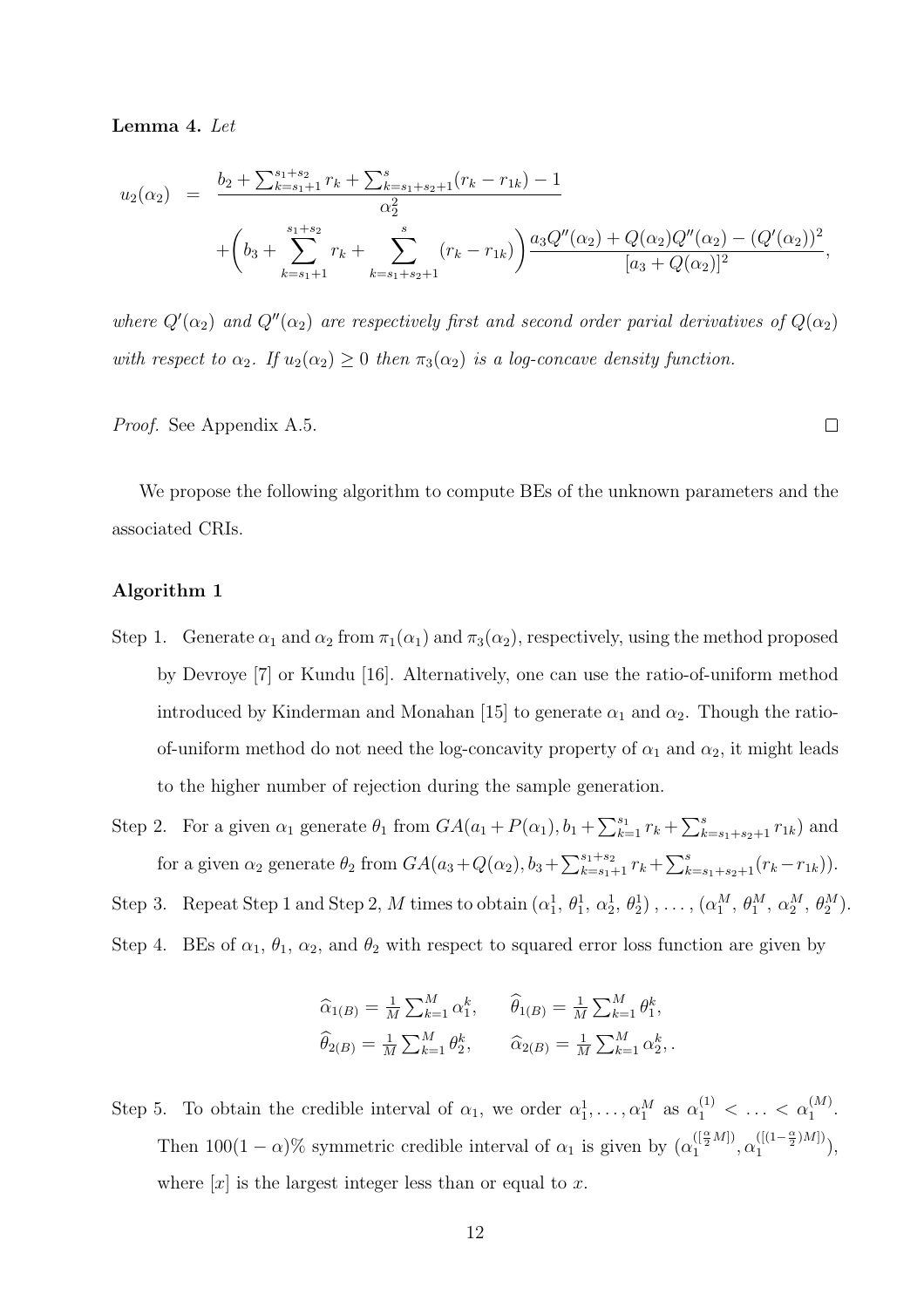Step 6. To construct  $100(1 - \alpha)$ % highest posterior density (HPD) credible interval of  $\alpha_1$ , consider the set of credible intervals  $(\alpha_1^{(j)})$  $\alpha_1^{(j)}, \alpha_1^{([j+(1-\alpha)M])}$  $\binom{([j+(1-\alpha)M])}{1}$ ,  $j=1,\ldots,[\alpha M]$ . Therefore, a  $100(1-\alpha)\%$  HPD credible interval of  $\alpha_1$  is  $(\alpha_1^{(j^*)})$  $\alpha_1^{(j^*)}, \alpha_1^{([j^*+(1-\alpha)M])}$  $\binom{([j^*+(1-\alpha)M])}{1}$ , where  $j^*$  is such that

$$
\alpha_1^{([j^*+(1-\alpha)M])} - \alpha_1^{(j^*)} < \alpha_1^{([j+(1-\alpha)M])} - \alpha_1^{(j)}
$$

for all  $j = 1 \dots [\alpha M]$ .

Following the method of Step 5 and Step 6 we can obtain the symmetric and HPD credible intervals for other parameters.

# 5 SIMULATION STUDY AND DATA ANALYSIS

#### 5.1 SIMULATION STUDY

.

In this section we have performed extensive simulation study to evaluate the behavior of the proposed methods. Throughout the simulation study we have considered  $s = 4$ , i.e., the data are coming from four different step-stress experiments. For brevity, we have taken  $n_k = n$  and  $\tau_k = \tau$  for all  $k = 1, \ldots, s$ , i.e., the sample sizes and the stress changing time are same for all the four step-stress experiments. The experiments are Type-II censored and we have considered  $r_1 = r_2 = 60\%$  of n and  $r_3 = r_4 = 75\%$  of n. The simulation study has been performed for different values of n and  $\tau$ . The true parameter values are  $\alpha_1 = 1.2, \theta_1 = 1.4, \alpha_2 = 1.5, \text{ and } \theta_2 = 1.8.$  In case of Bayesian inference we consider both, non-informative and informative prior. For non-informative prior, as suggested by Congdon [6], the hyper parameters are taken as  $a_0 = b_0 = a_1 = b_1 = a_2 = b_2 = a_3 = b_3 = 0.0001$ . In case of informative prior the hyper parameters are chosen in such a way that the prior mean becomes equal to the true parameter value. In this case,  $\frac{b_0}{a_0} = 1.2$ ,  $\frac{b_1}{a_1} = 1.4$ ,  $\frac{b_2}{a_2} = 1.5$ ,  $b_3$  $\frac{b_3}{a_3}$  = 1.2. In Bayesian simulation with informative prior we consider  $a_0 = 0.3$ ,  $b_0 = 0.36$ ,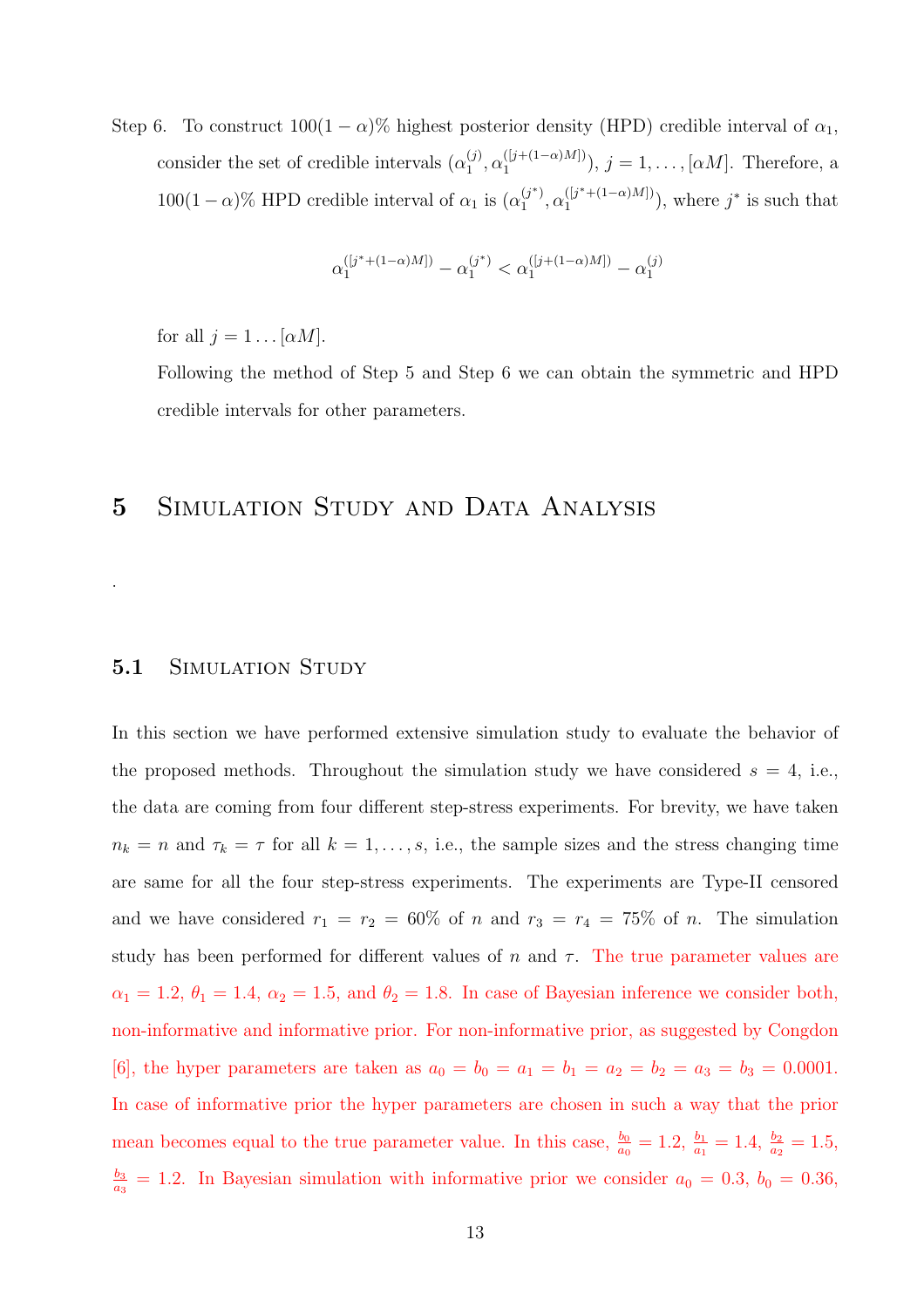$a_1 = 0.3, b_1 = 0.42, a_2 = 0.2, b_2 = 0.3, a_3 = 0.2$  and  $b_3 = 0.36$ . We have provided the MLEs and BEs along with their mean square errors (MSEs) of the model parameters (See, Table 1, Table 3 and Table 6). We have also provided the average lengths (ALs) and the coverage percentages (CPs) of asymptotic CIs, symmetric CRIs and highest posterior density (HPD) CRIs (See, Table 2, 4, 5, 7 and 8). All the simulation results are based on 5000 replications. In case of Bayesian inference we have taken  $M = 10000$ . All the computations have been on R environment. The codes can be obtained from the author on request.

Some of the points are very clear from the simulation results. It is observed that in all the cases as the sample size increases, the biases and the MSEs decrease. It indicates the consistency properties of MLEs and BEs. Again for fixed sample size and fixed termination time if we increase the stress changing time  $\tau$  then the estimates of the parameters under first stress level, i.e.  $\alpha_1$  and  $\theta_1$  becomes better and on the other hand the estimates of  $\alpha_2$ and  $\theta_2$  becomes worse in terms of their respective MSEs. If we observe the performance of the asymptotic CIs and the symmetric and HPD CRIs, their performances are also quite satisfactory. The coverage percentages are very close to the corresponding nominal value, the average length of the CIs/CRIs decrease with the increase of the sample size.

Now if we compare the performances of MLEs and BEs (Table 1,Table 3 and Table 6), the BEs provides better results in terms of lower MSEs. It is also observed from Table 2, Table 4, Table 5, Table 7 and Table 8 that the 95% asymptotic CIs provides shorter length for  $\alpha_1$  and  $\theta_1$  than the 95% symmetric and HPD CRIs. Again for  $\alpha_2$  and  $\theta_2$  the performance of 95% HPD CRIs are better than the 95% symmetric CRIs and asymptotic CIs.

If we compare the BEs based on non-informative and informative priors (Table 3 and Table 6), the MSEs of Bayes estimates using informative prior is lower than that of using non-informative prior. In both the cases the CPs of symmetric and HPD CRIs are close to the nominal value but ALs of CRIs are lower in case of informative prior (see Table 4, 5, 7 and 8).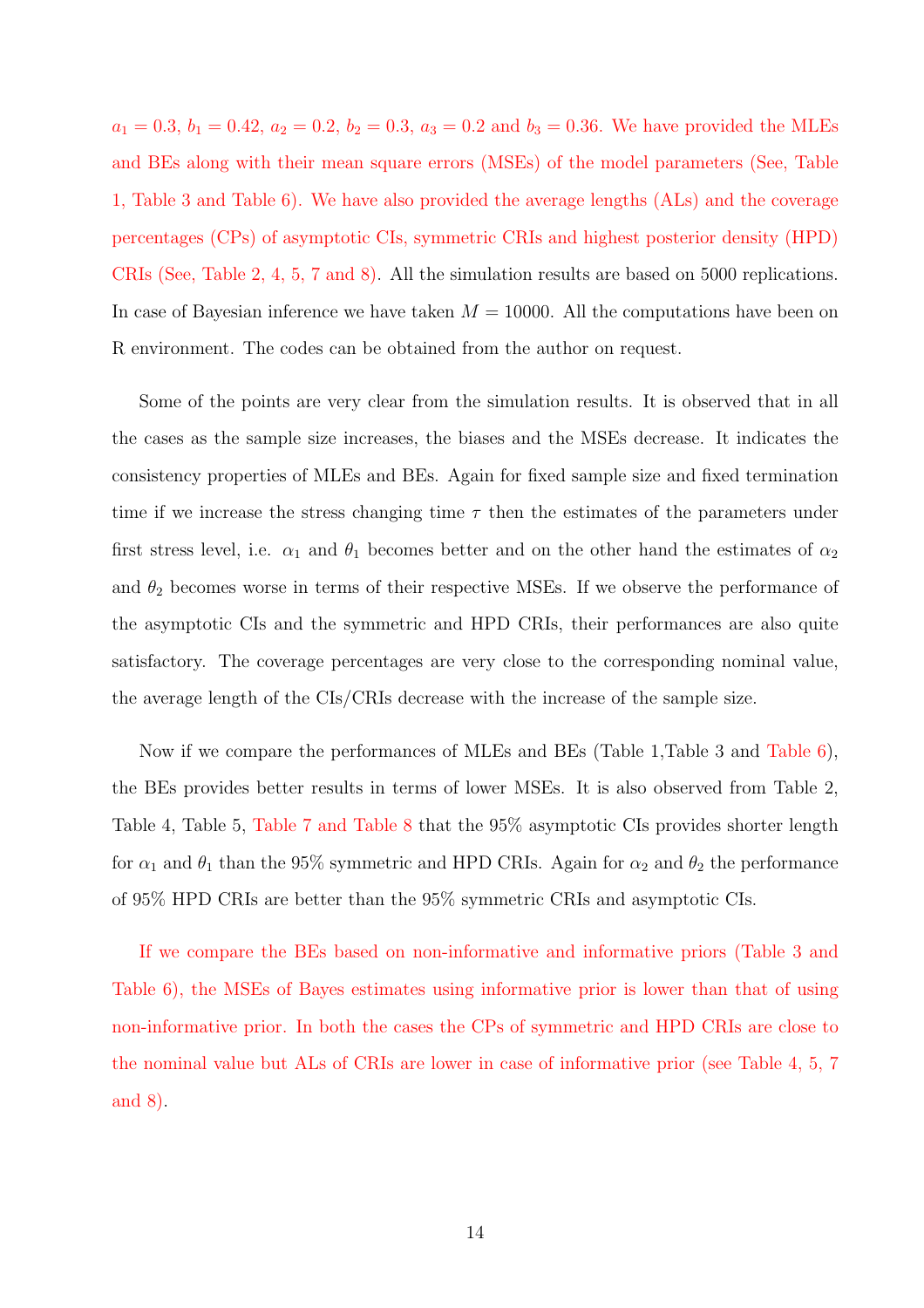|        |        |                        |        | $\alpha_1$ |        | $\theta_1$ |        | $\alpha_2$ |        | $\theta_2$ |
|--------|--------|------------------------|--------|------------|--------|------------|--------|------------|--------|------------|
| $\, n$ | $\tau$ | $(r_1, r_2, r_3, r_4)$ | AE     | MSE        | AE     | <b>MSE</b> | AE     | MSE        | AE     | MSE        |
| 20     | 0.3    | (12, 12, 15, 15)       | 1.2580 | 0.0788     | 1.6056 | 0.5380     | 1.7345 | 0.5009     | 2.1083 | 0.5442     |
| 20     | 0.4    | (12, 12, 15, 15)       | 1.2364 | 0.0505     | 1.4948 | 0.2150     | 1.9760 | 1.2152     | 2.2780 | 1.2990     |
| 30     | 0.3    | (18, 18, 22, 22)       | 1.2363 | 0.0448     | 1.5267 | 0.2719     | 1.6499 | 0.3470     | 2.0198 | 0.2821     |
| 30     | 0.4    | (18, 18, 22, 22)       | 1.2278 | 0.0315     | 1.4701 | 0.1285     | 1.8457 | 0.8802     | 2.1776 | 0.8339     |
| 40     | 0.3    | (24, 24, 30, 30)       | 1.2276 | 0.0325     | 1.4902 | 0.1815     | 1.6050 | 0.2290     | 1.9442 | 0.1356     |
| 40     | 0.4    | (24, 24, 30, 30)       | 1.2204 | 0.0242     | 1.4488 | 0.0913     | 1.7093 | 0.5554     | 2.0674 | 0.5202     |
| 50     | 0.3    | (30, 30, 38, 38)       | 1.2150 | 0.0257     | 1.4600 | 0.1337     | 1.5793 | 0.1760     | 1.9017 | 0.0803     |
| 50     | 0.4    | (30, 30, 38, 38)       | 1.2168 | 0.0187     | 1.4407 | 0.0696     | 1.6612 | 0.4262     | 2.0039 | 0.3633     |
| 80     | 0.3    | (48, 48, 60, 60)       | 1.2110 | 0.0151     | 1.4388 | 0.0761     | 1.5578 | 0.1131     | 1.8678 | 0.0425     |
| 80     | 0.4    | (48, 48, 60, 60)       | 1.2108 | 0.0114     | 1.4217 | 0.0413     | 1.6060 | 0.2679     | 1.9322 | 0.1572     |

Table 1: Average estimates (AEs) and MSEs of MLEs based on 5000 simulation  $(\alpha_1 = 1.2, \theta_1 = 1.4, \alpha_2 = 1.5, \theta_2 = 1.8).$ 

**Table 2:** ALs and CPs of 95% asymptotic CIs based on 5000 simulation ( $\alpha_1 = 1.2$ ,  $\theta_1 = 1.4, \ \alpha_2 = 1.5, \ \theta_2 = 1.8$ ).

|        |        |                        | $\alpha_1$ |       | $\theta_1$ |       | $\alpha_2$ |       | $\theta_2$ |       |
|--------|--------|------------------------|------------|-------|------------|-------|------------|-------|------------|-------|
| $\, n$ | $\tau$ | $(r_1, r_2, r_3, r_4)$ | AL         | CP    | AL         | CP    | AL         | CP    | AL         | CP    |
| 20     | 0.3    | (12, 12, 15, 15)       | 1.0120     | 95.16 | 2.5455     | 94.04 | 2.5023     | 95.02 | 2.3481     | 97.90 |
| 20     | 0.4    | (12, 12, 15, 15)       | 0.8479     | 95.02 | 1.7011     | 94.62 | 3.6227     | 95.56 | 4.2112     | 97.04 |
| 30     | 0.3    | (18, 18, 22, 22)       | 0.8079     | 95.38 | 1.9193     | 94.40 | 2.1582     | 94.84 | 1.7599     | 98.42 |
| 30     | 0.4    | (18, 18, 22, 22)       | 0.6847     | 95.40 | 1.3473     | 95.08 | 3.1807     | 95.28 | 3.4272     | 97.36 |
|        |        |                        |            |       |            |       |            |       |            |       |
| 40     | 0.3    | (24, 24, 30, 30)       | 0.6940     | 95.44 | 1.6041     | 94.94 | 1.8237     | 95.24 | 1.2639     | 98.06 |
| 40     | 0.4    | (24, 24, 30, 30)       | 0.5893     | 94.76 | 1.1444     | 94.70 | 2.6826     | 95.64 | 2.5310     | 97.14 |
| 50     | 0.3    | (30, 30, 38, 38)       | 0.6134     | 94.92 | 1.3901     | 94.58 | 1.6008     | 94.92 | 1.0301     | 97.38 |
| 50     | 0.4    | (30, 30, 38, 38)       | 0.5249     | 95.26 | 1.0135     | 95.14 | 2.3717     | 95.26 | 2.0080     | 97.02 |
| 80     | 0.3    | (48, 48, 60, 60)       | 0.4827     | 95.44 | 1.0734     | 95.50 | 1.3029     | 95.14 | 0.7589     | 97.14 |
| 80     | 0.4    | (48, 48, 60, 60)       | 0.4130     | 95.24 | 0.7874     | 94.88 | 1.9880     | 95.12 | 1.2965     | 96.98 |

Table 3: AEs and MSEs of BEs based on 5000 simulation using non-informative prior  $(\alpha_1 = 1.2, \theta_1 = 1.4, \alpha_2 = 1.5, \theta_2 = 1.8).$ 

|                  |        |                        |        | $\alpha_1$ |        | $\theta_1$ |        | $\alpha_2$ |        | $\theta_2$ |
|------------------|--------|------------------------|--------|------------|--------|------------|--------|------------|--------|------------|
| $\boldsymbol{n}$ | $\tau$ | $(r_1, r_2, r_3, r_4)$ | AE     | <b>MSE</b> | AE     | <b>MSE</b> | AE     | <b>MSE</b> | AE     | <b>MSE</b> |
| 20               | 0.3    | (12, 12, 15, 15)       | 1.2464 | 0.0694     | 1.7546 | 1.1965     | 1.4747 | 0.2717     | 2.2478 | 0.5911     |
| 20               | 0.4    | (12, 12, 15, 15)       | 1.2220 | 0.0449     | 1.5400 | 0.2391     | 1.5652 | 0.3805     | 2.4719 | 0.8999     |
| 30               | 0.3    | (18, 18, 22, 22)       | 1.2176 | 0.0421     | 1.5723 | 0.3348     | 1.4304 | 0.2206     | 2.1348 | 0.2856     |
| 30               | 0.4    | (18, 18, 22, 22)       | 1.2131 | 0.0294     | 1.4860 | 0.1335     | 1.5146 | 0.3445     | 2.3862 | 0.6631     |
| 40               | 0.3    | (24, 24, 30, 30)       | 1.2151 | 0.0302     | 1.5363 | 0.2137     | 1.4024 | 0.1766     | 2.0650 | 0.1788     |
| 40               | 0.4    | (24, 24, 30, 30)       | 1.2056 | 0.0224     | 1.4519 | 0.0905     | 1.4469 | 0.2694     | 2.2822 | 0.4390     |
|                  |        |                        |        |            |        |            |        |            |        |            |
| 50               | 0.3    | (30, 30, 38, 38)       | 1.2053 | 0.0240     | 1.4418 | 0.1219     | 1.4078 | 0.1456     | 2.0088 | 0.1170     |
| 50               | 0.4    | (30, 30, 38, 38)       | 1.2032 | 0.0176     | 1.4028 | 0.0547     | 1.4076 | 0.2300     | 2.2214 | 0.3387     |
|                  |        |                        |        |            |        |            |        |            |        |            |
| 80               | 0.3    | (48, 48, 60, 60)       | 1.2027 | 0.0148     | 1.4609 | 0.0847     | 1.4143 | 0.1092     | 1.9361 | 0.0580     |
| 80               | 0.4    | (48, 48, 60, 60)       | 1.2045 | 0.0109     | 1.4300 | 0.0434     | 1.3860 | 0.1853     | 2.1355 | 0.2234     |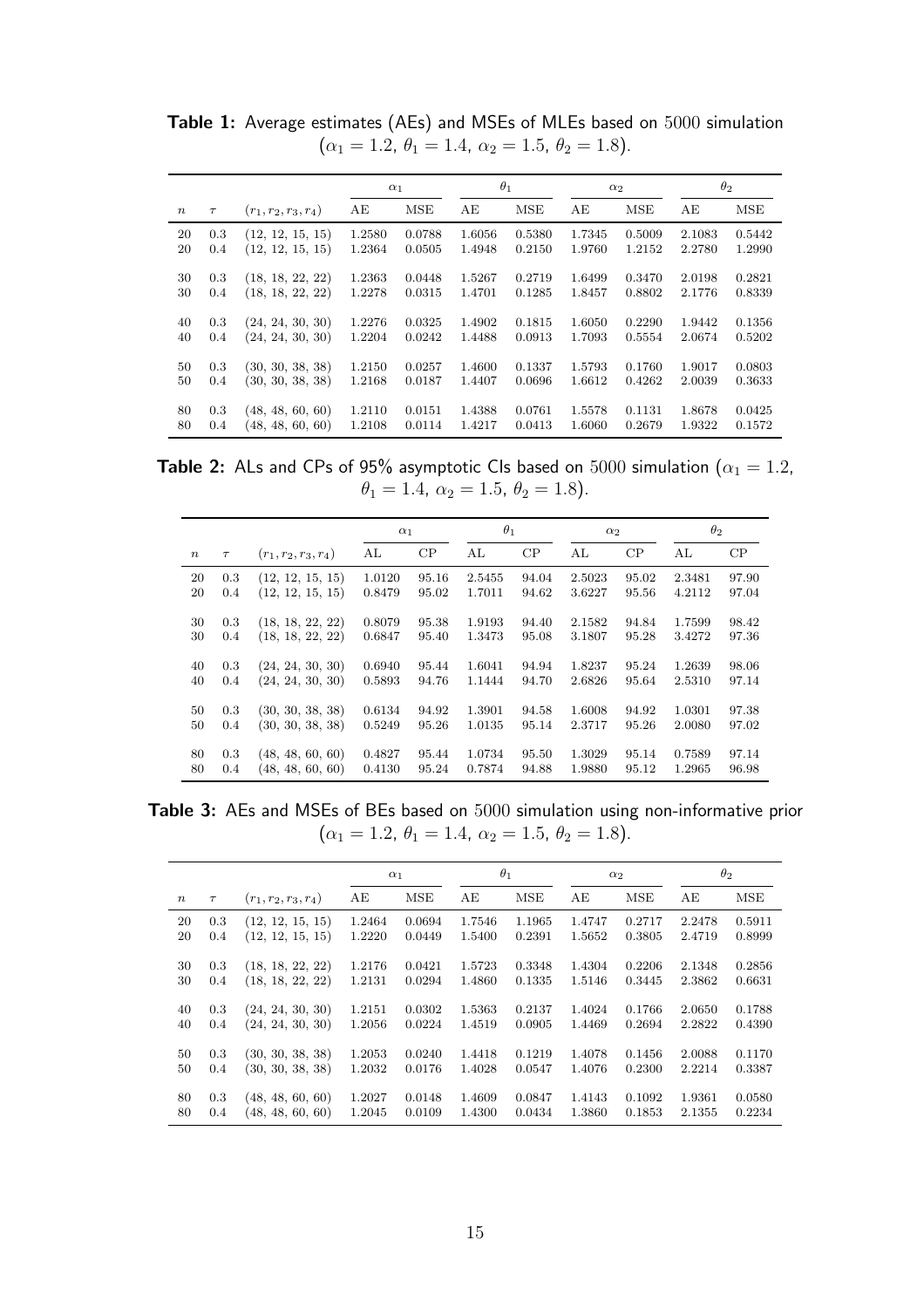Table 4: ALs and CPs of 95% symmetric CRIs based on 5000 simulation using non-informative prior ( $\alpha_1 = 1.2$ ,  $\theta_1 = 1.4$ ,  $\alpha_2 = 1.5$ ,  $\theta_2 = 1.8$ ).

|                  |        |                        | $\alpha_1$ |       | $\theta_1$ |       | $\alpha_2$ |       | $\theta_2$ |       |
|------------------|--------|------------------------|------------|-------|------------|-------|------------|-------|------------|-------|
| $\boldsymbol{n}$ | $\tau$ | $(r_1, r_2, r_3, r_4)$ | AL         | CP    | AL         | CP    | AL         | CP    | AL         | CP    |
| 20               | 0.3    | (12, 12, 15, 15)       | 1.1266     | 97.16 | 3.5921     | 96.84 | 2.4275     | 97.12 | 2.5604     | 94.36 |
| 20               | 0.4    | (12, 12, 15, 15)       | 0.9535     | 97.58 | 2.0645     | 96.72 | 3.1058     | 98.56 | 3.4577     | 92.86 |
| 30               | 0.3    | (18, 18, 22, 22)       | 0.9142     | 97.20 | 2.4229     | 97.04 | 2.1560     | 96.88 | 2.0172     | 94.70 |
| 30               | 0.4    | (18, 18, 22, 22)       | 0.7891     | 97.78 | 1.6064     | 97.24 | 2.8479     | 98.08 | 3.0029     | 92.40 |
|                  |        |                        |            |       |            |       |            |       |            |       |
| 40               | 0.3    | (24, 24, 30, 30)       | 0.7991     | 97.78 | 2.0098     | 97.50 | 1.9039     | 96.26 | 1.6403     | 94.36 |
| 40               | 0.4    | (24, 24, 30, 30)       | 0.6903     | 97.86 | 1.3569     | 97.42 | 2.5033     | 97.42 | 2.5574     | 92.28 |
|                  |        |                        |            |       |            |       |            |       |            |       |
| 50               | 0.3    | (30, 30, 38, 38)       | 0.7263     | 98.06 | 1.6934     | 98.16 | 1.7176     | 96.18 | 1.3555     | 95.02 |
| 50               | 0.4    | (30, 30, 38, 38)       | 0.6288     | 98.16 | 1.1841     | 98.40 | 2.2489     | 96.72 | 2.2750     | 92.54 |
|                  |        |                        |            |       |            |       |            |       |            |       |
| 80               | 0.3    | (48, 48, 60, 60)       | 0.5792     | 98.12 | 1.3339     | 97.76 | 1.4698     | 96.28 | 0.9937     | 95.52 |
| 80               | 0.4    | (48, 48, 60, 60)       | 0.5057     | 98.50 | 0.9553     | 98.20 | 1.9947     | 96.38 | 1.8666     | 91.82 |

Table 5: ALs and CPs of 95% HPD CRIs based on 5000 simulation using non-informative prior  $(\alpha_1 = 1.2, \theta_1 = 1.4, \alpha_2 = 1.5, \theta_2 = 1.8)$ .

|                  |            |                                      |                  | $\alpha_1$     |                  | $\theta_1$     | $\alpha_2$       |                | $\theta_2$       |                |
|------------------|------------|--------------------------------------|------------------|----------------|------------------|----------------|------------------|----------------|------------------|----------------|
| $\boldsymbol{n}$ | $\tau$     | $(r_1, r_2, r_3, r_4)$               | AL               | CP             | AL               | CP             | AL               | CP             | AL               | CP             |
| 20               | 0.3        | (12, 12, 15, 15)                     | 1.1132           | 96.96          | 3.1742           | 96.82          | 2.3155           | 94.34          | 2.3793           | 97.80          |
| 20               | 0.4        | (12, 12, 15, 15)                     | 0.9449           | 97.40          | 1.9417           | 96.56          | 2.8597           | 96.40          | 3.1878           | 97.94          |
| 30               | 0.3        | (18, 18, 22, 22)                     | 0.9065           | 97.14          | 2.2422           | 96.92          | 2.0818           | 93.62          | 1.8891           | 98.26          |
| 30               | 0.4        | (18, 18, 22, 22)                     | 0.7839           | 97.60          | 1.5401           | 97.24          | 2.6480           | 95.22          | 2.7733           | 97.46          |
| 40<br>40         | 0.3<br>0.4 | (24, 24, 30, 30)<br>(24, 24, 30, 30) | 0.7936<br>0.6865 | 97.74<br>97.70 | 1.8960<br>1.3133 | 97.54<br>97.26 | 1.8614<br>2.3615 | 92.62<br>94.46 | 1.5390<br>2.3588 | 97.96<br>97.26 |
| 50               | 0.3        | (30, 30, 38, 38)                     | 0.7220           | 97.90          | 1.6134           | 97.36          | 1.6956           | 92.84          | 1.2724           | 97.90          |
| 50               | 0.4        | (30, 30, 38, 38)                     | 0.6258           | 98.04          | 1.1521           | 97.58          | 2.1500           | 93.16          | 2.0837           | 97.36          |
| 80<br>80         | 0.3<br>0.4 | (48, 48, 60, 60)<br>(48, 48, 60, 60) | 0.5766<br>0.5038 | 98.06<br>98.42 | 1.2930<br>0.9379 | 97.64<br>98.20 | 1.4611<br>1.9326 | 94.22<br>92.72 | 0.9398<br>1.6919 | 97.62<br>97.40 |

Table 6: AEs and MSEs of BEs based on 5000 simulation using informative prior  $(\alpha_1 = 1.2, \theta_1 = 1.4, \alpha_2 = 1.5, \theta_2 = 1.8).$ 

|                  |        |                        |        | $\alpha_1$ |        | $\theta_1$ |        | $\alpha_2$ |        | $\theta_2$ |
|------------------|--------|------------------------|--------|------------|--------|------------|--------|------------|--------|------------|
| $\boldsymbol{n}$ | $\tau$ | $(r_1, r_2, r_3, r_4)$ | AE     | <b>MSE</b> | AE     | <b>MSE</b> | AE     | <b>MSE</b> | AE     | MSE        |
| 20               | 0.3    | (12, 12, 15, 15)       | 1.2195 | 0.0523     | 1.6030 | 0.3999     | 1.4283 | 0.1964     | 2.1697 | 0.3178     |
| 20               | 0.4    | (12, 12, 15, 15)       | 1.2127 | 0.0391     | 1.5093 | 0.1892     | 1.4653 | 0.1821     | 2.3087 | 0.5456     |
|                  | 0.3    |                        | 1.2183 | 0.0366     | 1.5608 | 0.2651     | 1.4235 | 0.1859     | 2.1002 | 0.2216     |
| 30               |        | (18, 18, 22, 22)       |        |            |        |            |        |            |        |            |
| 30               | 0.4    | (18, 18, 22, 22)       | 1.2102 | 0.0275     | 1.4698 | 0.1172     | 1.4327 | 0.1921     | 2.2720 | 0.4238     |
|                  |        |                        |        |            |        |            |        |            |        |            |
| 40               | 0.3    | (24, 24, 30, 30)       | 1.2065 | 0.0279     | 1.5028 | 0.1810     | 1.4215 | 0.1612     | 2.0391 | 0.1491     |
| 40               | 0.4    | (24, 24, 30, 30)       | 1.2029 | 0.0204     | 1.4507 | 0.0879     | 1.4205 | 0.1935     | 2.2135 | 0.3242     |
|                  |        |                        |        |            |        |            |        |            |        |            |
| 50               | 0.3    | (30, 30, 38, 38)       | 1.2057 | 0.0220     | 1.4877 | 0.1387     | 1.4240 | 0.1418     | 1.9964 | 0.1075     |
| 50               | 0.4    | (30, 30, 38, 38)       | 1.2068 | 0.0166     | 1.4474 | 0.0677     | 1.4084 | 0.1892     | 2.1804 | 0.2729     |
|                  |        |                        |        |            |        |            |        |            |        |            |
| 80               | 0.3    | (48, 48, 60, 60)       | 1.2019 | 0.0137     | 1.4501 | 0.0767     | 1.4176 | 0.1074     | 1.9328 | 0.0581     |
| 80               | 0.4    | (48, 48, 60, 60)       | 1.2001 | 0.0102     | 1.4229 | 0.0403     | 1.3903 | 0.1682     | 2.1071 | 0.1838     |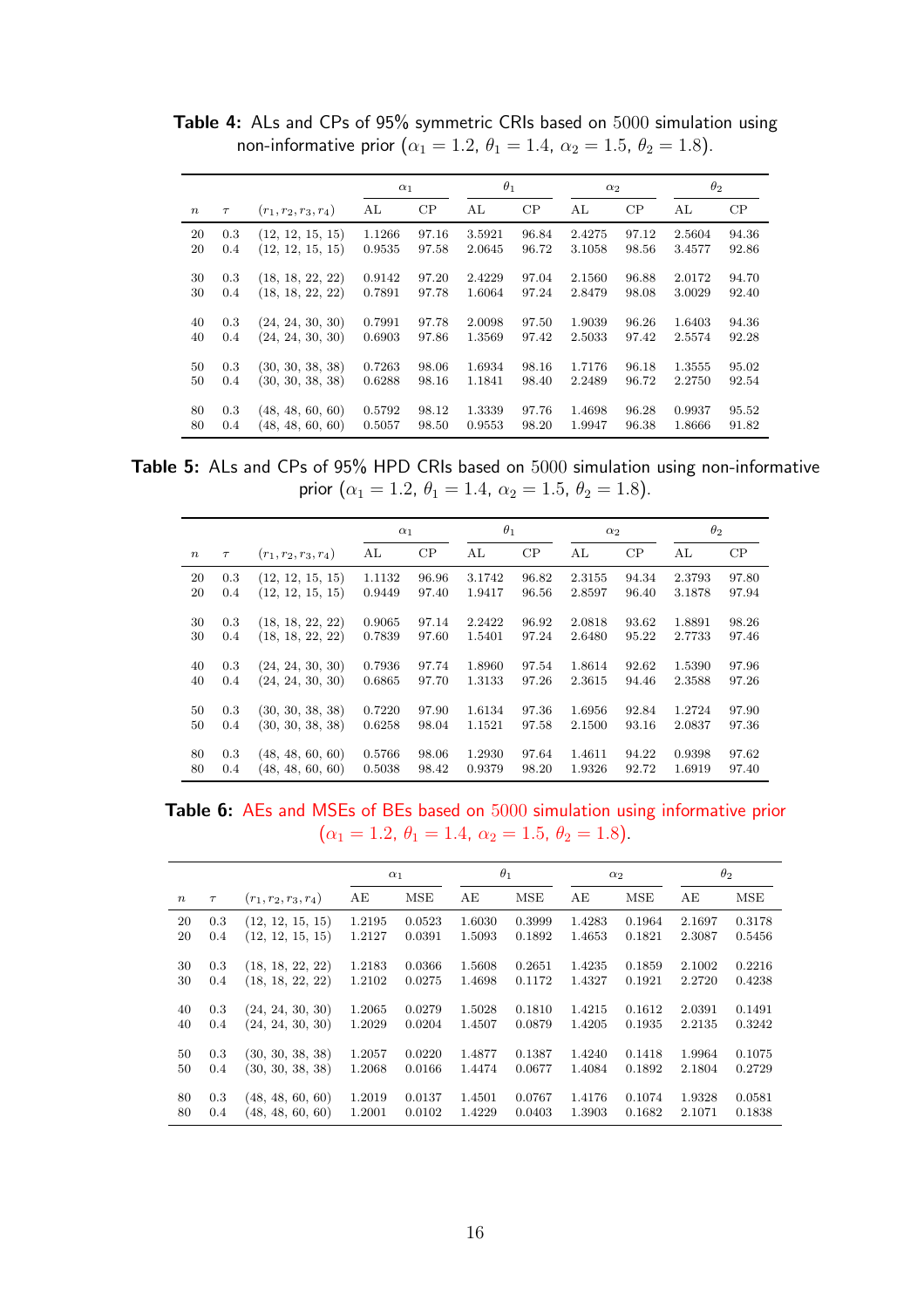Table 7: ALs and CPs of 95% symmetric CRIs based on 5000 simulation using informative prior  $(\alpha_1 = 1.2, \theta_1 = 1.4, \alpha_2 = 1.5, \theta_2 = 1.8)$ .

|          |            |                                      |                  | $\alpha_1$     |        | $\theta_1$ | $\alpha_2$ |       | $\theta_2$ |       |
|----------|------------|--------------------------------------|------------------|----------------|--------|------------|------------|-------|------------|-------|
| $\, n$   | $\tau$     | $(r_1, r_2, r_3, r_4)$               | AL               | CP             | AL     | CP         | AL         | CP    | AL         | CP    |
| 20       | 0.3        | (12, 12, 15, 15)                     | 1.0602           | 97.70          | 2.8484 | 97.76      | 2.2872     | 97.86 | 2.2100     | 95.44 |
| 20       | 0.4        | (12, 12, 15, 15)                     | 0.9301           | 98.10          | 1.9422 | 97.74      | 2.7118     | 99.24 | 2.8763     | 93.76 |
| 30       | 0.3        | (18, 18, 22, 22)                     | 0.8920           | 98.02          | 2.2808 | 97.90      | 2.1041     | 96.86 | 1.8690     | 94.92 |
| 30       | 0.4        | (18, 18, 22, 22)                     | 0.7801           | 98.06          | 1.5579 | 97.60      | 2.5578     | 98.72 | 2.5621     | 92.96 |
| 40       | 0.3        | (24, 24, 30, 30)                     | 0.7818           | 97.74          | 1.9008 | 97.56      | 1.8850     | 96.54 | 1.5463     | 94.98 |
| 40       | 0.4        | (24, 24, 30, 30)                     | 0.6824           | 97.96          | 1.3335 | 97.24      | 2.3777     | 98.40 | 2.3060     | 93.14 |
|          |            |                                      |                  |                | 1.6858 | 97.66      | 1.7216     | 96.48 | 1.3198     | 94.58 |
| 50<br>50 | 0.3<br>0.4 | (30, 30, 38, 38)<br>(30, 30, 38, 38) | 0.7088<br>0.6209 | 98.06<br>98.42 | 1.1999 | 97.82      | 2.2147     | 97.68 | 2.1227     | 93.08 |
|          |            |                                      |                  |                |        |            |            |       |            |       |
| 80       | 0.3        | (48, 48, 60, 60)                     | 0.5760           | 98.40          | 1.3101 | 98.30      | 1.4561     | 96.44 | 0.9690     | 94.96 |
| 80       | 0.4        | (48, 48, 60, 60)                     | 0.5019           | 98.72          | 0.9423 | 98.00      | 1.9706     | 96.86 | 1.7623     | 92.90 |

Table 8: ALs and CPs of 95% HPD CRIs based on 5000 simulation using informative prior  $(\alpha_1 = 1.2, \theta_1 = 1.4, \alpha_2 = 1.5, \theta_2 = 1.8).$ 

|                  |        |                        |        | $\alpha_1$ |        | $\theta_1$ | $\alpha_2$ |       | $\theta_2$ |       |
|------------------|--------|------------------------|--------|------------|--------|------------|------------|-------|------------|-------|
| $\boldsymbol{n}$ | $\tau$ | $(r_1, r_2, r_3, r_4)$ | AL     | CP         | AL     | CP         | AL         | CP    | AL         | CP    |
| 20               | 0.3    | (12, 12, 15, 15)       | 1.0502 | 97.40      | 2.5988 | 96.88      | 2.1875     | 94.52 | 2.0871     | 98.30 |
| 20               | 0.4    | (12, 12, 15, 15)       | 0.9224 | 97.84      | 1.8375 | 97.42      | 2.5305     | 97.60 | 2.6811     | 97.54 |
| 30               | 0.3    | (18, 18, 22, 22)       | 0.8853 | 97.88      | 2.1314 | 97.56      | 2.0387     | 93.44 | 1.7620     | 97.98 |
| 30               | 0.4    | (18, 18, 22, 22)       | 0.7751 | 97.84      | 1.4966 | 97.40      | 2.3972     | 96.32 | 2.3856     | 97.22 |
| 40               | 0.3    | (24, 24, 30, 30)       | 0.7769 | 97.46      | 1.8012 | 97.16      | 1.8504     | 93.06 | 1.4571     | 97.82 |
| 40               | 0.4    | (24, 24, 30, 30)       | 0.6787 | 98.00      | 1.2921 | 96.94      | 2.2562     | 95.02 | 2.1310     | 97.24 |
| 50               | 0.3    | (30, 30, 38, 38)       | 0.7049 | 97.94      | 1.6119 | 97.46      | 1.7017     | 94.04 | 1.2441     | 97.78 |
| 50               | 0.4    | (30, 30, 38, 38)       | 0.6179 | 98.32      | 1.1686 | 97.98      | 2.1245     | 94.50 | 1.9473     | 97.74 |
| 80               | 0.3    | (48, 48, 60, 60)       | 0.5735 | 98.40      | 1.2709 | 98.20      | 1.4486     | 94.38 | 0.9206     | 97.62 |
| 80               | 0.4    | (48, 48, 60, 60)       | 0.5000 | 98.78      | 0.9254 | 97.88      | 1.9186     | 93.76 | 1.5981     | 97.74 |

### 5.2 DATA ANALYSIS

#### 5.2.1 SIMULATED DATA SET

Here we have combined two Type-II censored simulated data set and analyzed them for illustrative purpose. We have taken data  $(v)$  and  $(vi)$  presented in Table 1 of Kateri et al. [11]. Both the data are simulated from exponential simple step-stress experiment with  $\theta_1 =$  $e^{2.5}$  and  $\theta_2 = e^{1.5}$ , where  $\theta_1$  and  $\theta_2$  are mean of the exponential distribution at first and second stress level respectively. For both the data set, sample size is 35 and the experiment terminated as soon as 26-th failure occurs. For the first data set stress changes at time 5 and for the second data set stress changes at time 8. The observed failure times are as follows: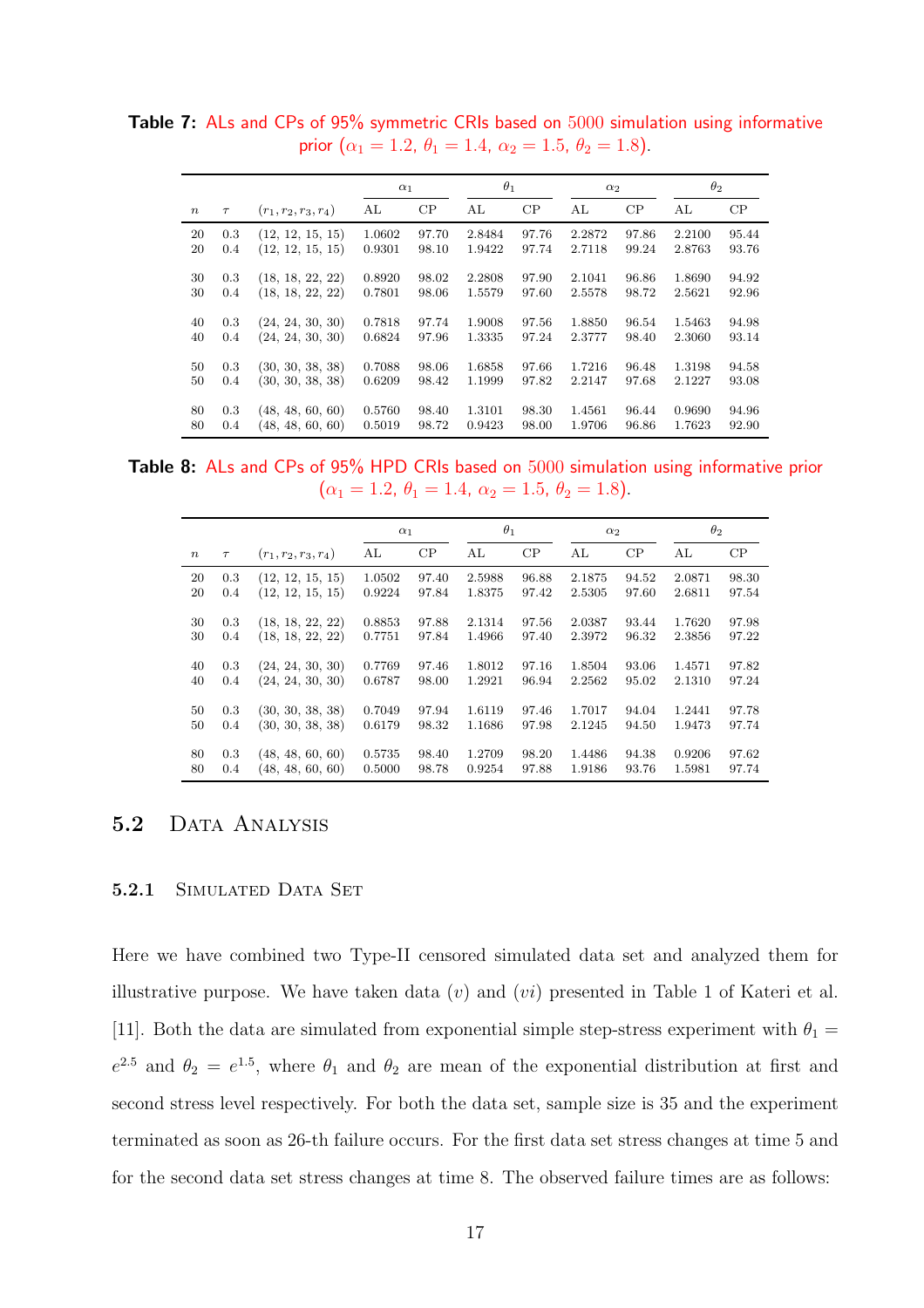Table 9: Simulated data set.

| 3.85<br>2.55 2.72<br>3.12 |
|---------------------------|
| 5.74<br>5.98<br>5.70      |
| 9.89<br>9.67              |
| 4.67<br>2.57 3.19<br>4.51 |
| 7.10<br>6.82<br>6.15      |
| 10.05<br>11.00            |
|                           |

We have analyzed these data sets assuming lifetime distribution to be Weibull. Plot  $(a)$ of Figure 1 shows that the data satisfies the condition for the existence of unique MLE of  $\alpha_2$ . The maximum likelihood estimates of  $\alpha_1$ ,  $\theta_1$ ,  $\alpha_2$ ,  $\theta_2$  are 1.1344, 14.5325, 0.8356 and 3.1008 respectively. The asymptotic CIs of the model parameters are given in Table 10. We have also obtained the Bayes estimates and the associated credible interval of the data. In Bayesian analysis we have used the same values of hyper parameters as used in simulation section. The posterior density of  $\alpha_2$  is not log-concave since the data does not satisfy the condition stated in Lemma 4 (see plot  $(b)$  of Figure 1). Therefore we have used the ratioof-uniform method to generate  $\alpha_2$  from the posterior distribution. Below is the algorithm to generate  $\alpha_2$  using ratio-of-uniform method.

#### Algorithm 2

- Step 1. Generate  $U_1$  and  $U_2$  from  $uniform(0, 1)$  distribution.
- Step 2. Check whether  $U_1 < \sqrt{\frac{\pi_3(U_2/U_1)}{\int_{-\infty}^{\infty} \pi_2(\alpha_2) d\alpha}}$  $\frac{\pi_3(U_2/U_1)}{\int_0^\infty \pi_3(\alpha_2)d\alpha_2}$  or not. Step 3. If  $U_1 < \sqrt{\frac{\pi_3(U_2/U_1)}{\int_{-\infty}^{\infty} \pi_2(\alpha_2) d\alpha}}$  $\frac{\pi_3(U_2/U_1)}{\int_0^\infty \pi_3(\alpha_2)d\alpha_2}$  then  $\alpha^* = \frac{U_2}{U_1}$  $\frac{U_2}{U_1}$  has the density function  $\frac{\pi_3(\alpha_2)}{\int_0^\infty \pi_3(\alpha_2)d\alpha_2}$ , otherwise repeat Step 1 - Step 2.

The Bayes estimates of  $\alpha_1$ ,  $\theta_1$ ,  $\alpha_2$ ,  $\theta_2$  are 1.1197, 15.9471, 0.8199 and 6.5164. The CRIs are given in Table 11. The Bayes estimates and the CRIs are based on 10000 replication.

|                      | $\alpha_1$                 |                            |                            | $\theta_1$                    |                            | $\alpha_2$                 | $\theta_2$                 |                               |  |
|----------------------|----------------------------|----------------------------|----------------------------|-------------------------------|----------------------------|----------------------------|----------------------------|-------------------------------|--|
| Level                | ЫJ                         | UL                         | ЫJ                         | UL.                           | LL                         | UL.                        | ЫJ                         | UL.                           |  |
| $90\%$<br>95%<br>99% | 0.8242<br>0.7636<br>0.6482 | 1.4448<br>1.5053<br>1.6207 | 5.5026<br>3.7407<br>0.3820 | 23.5623<br>25.3243<br>28.6829 | 0.0000<br>0.0000<br>0.0000 | 2.4600<br>2.7770<br>3.3812 | 0.0000<br>0.0000<br>0.0000 | 19.3895<br>22.5678<br>28.6265 |  |

Table 10: Asymptotic CIs of simulated data set.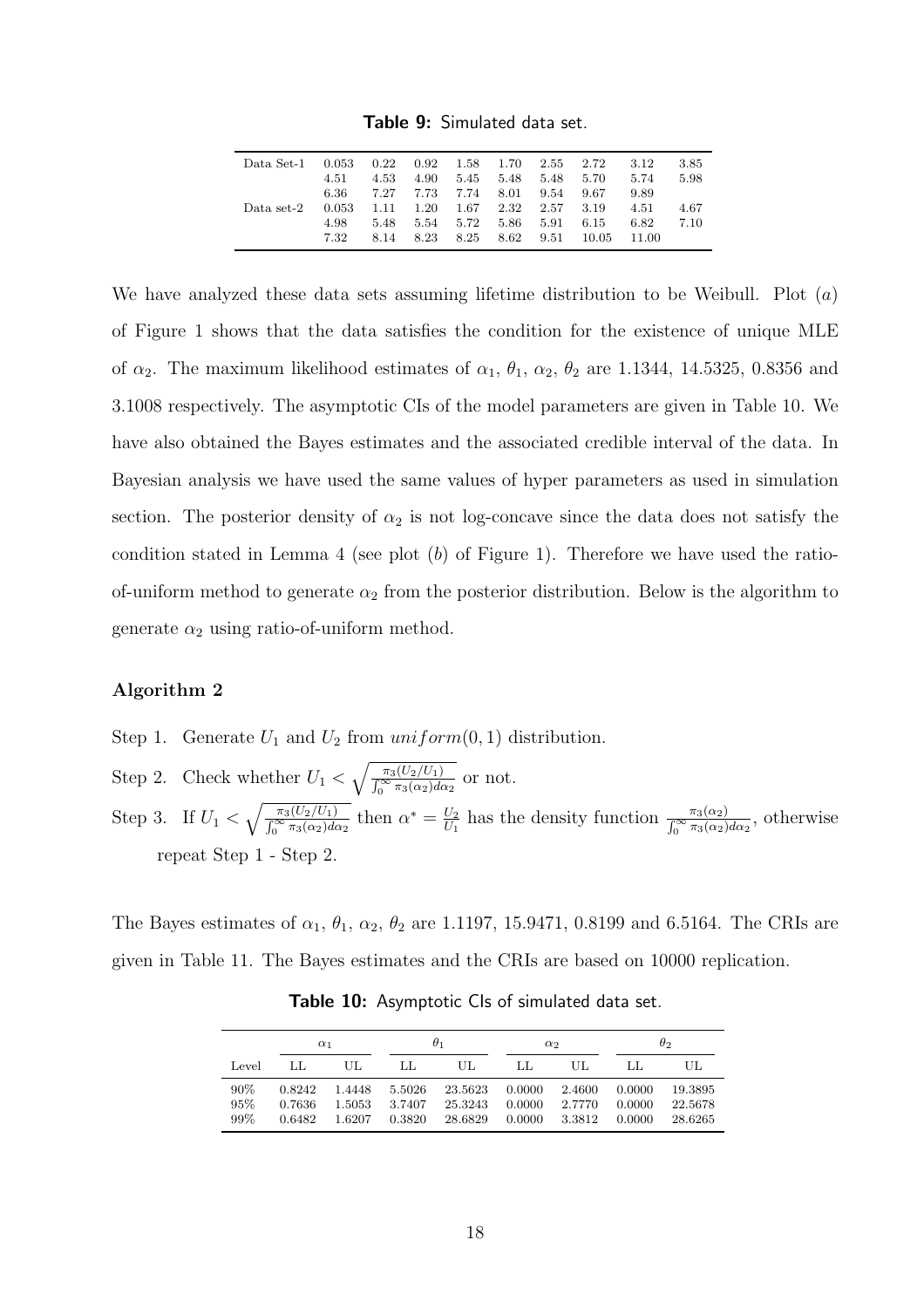

Figure 1: Plot of the necessary conditions in Lemma 2 and in Lemma 4 for the simulated data.

|           |       | $\alpha_1$ |        |        | $\theta_1$ |        | $\alpha_2$ |        | $\theta_2$ |
|-----------|-------|------------|--------|--------|------------|--------|------------|--------|------------|
| CRI       | Level | LL         | UL     | LL     | UL         | LL     | UL         | LL     | UL         |
| Symmetric | 90%   | 0.7995     | 1.5163 | 7.5511 | 31.2723    | 0.3329 | 1.5975     | 0.4445 | 29.5346    |
|           | 95%   | 0.7558     | 1.5815 | 6.8405 | 35.8485    | 0.3166 | 1.6943     | 0.3918 | 37.3491    |
|           | 99%   | 0.6775     | 1.7174 | 5.6766 | 46.9107    | 0.3030 | 1.7736     | 0.3146 | 52.0242    |
| HPD       | 90%   | 0.7814     | 1.4911 | 6.1180 | 27.3206    | 0.3001 | 1.4448     | 0.2460 | 19.1945    |
|           | 95%   | 0.7428     | 1.5620 | 5.4610 | 31.6585    | 0.3002 | 1.5976     | 0.2460 | 29.5453    |
|           | 99%   | 0.6670     | 1.6973 | 4.6635 | 41.9503    | 0.3001 | 1.7541     | 0.2188 | 46.4900    |

Table 11: Symmetric and HPD CRIs of simulated data set.

#### 5.2.2 SWIMMING PERFORMANCE OF FISH DATA SET

In this subsection we have analyzed a step-stress data taken from Greven et al. [10]. A multiple step-stress experiment was performed on two group of fishes. Group-1 and Group-2 consisted of fourteen and fifteen fishes respectively. Two group of fishes were swum at initial flow rate 15 cm/sec and then flow rate was increased at time 110, 130, 150 and 170 minutes. The time at which a fish could not maintain its position is recorded as the failure time. The observed failure times for two groups are as follows:

Table 12: Fish data set.

| Group-1 | 83.50  | 91.00  | 91.00  | 97.00  | 107.00               | 109.50 114.00        |         | - 115.41 |
|---------|--------|--------|--------|--------|----------------------|----------------------|---------|----------|
|         | 128.61 | 133.53 | 138.58 | 140.00 | 152.08               | -155.10              |         |          |
| Group-2 | 91.00  | 93.00  | 94.00  | 98.20  |                      | 115.81 116.00 116.50 |         | 117.25   |
|         | 126.75 | 127.50 | 154.33 |        | 159.50 164.00 184.14 |                      | -188.33 |          |
|         |        |        |        |        |                      |                      |         |          |

Though both the data sets are obtained from multiple step-stress experiment, we have com-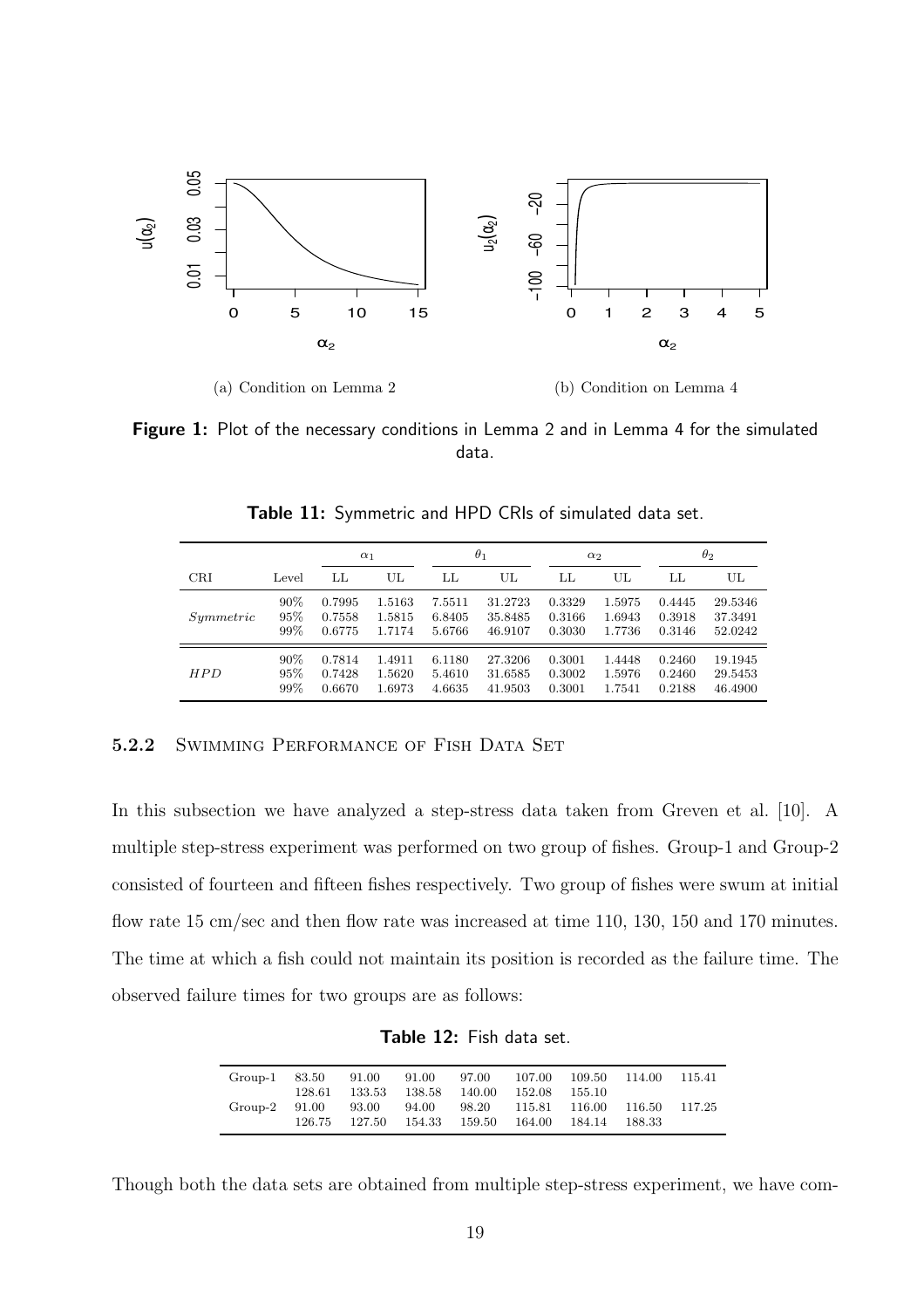bined some stress levels for our analysis. It is assumed that there are only two stress levels and the stress change occurred at the time 110 minutes. We have subtracted 80 from each data points and then analyzed the data. This data also satisfy the condition of unique MLE of  $\alpha_2$  (see plot (a) of Figure 2). The maximum likelihood estimates of  $\alpha_1$ ,  $\theta_1$ ,  $\alpha_2$ ,  $\theta_2$  are 1.4084, 0.0035, 1.7945 and 0.0008 respectively. The asymptotic CIs of the model parameters are given in Table 13.



Figure 2: Plot of the necessary conditions in Lemma 2 and in Lemma 4 for the Fish data.

|                   | $\alpha_1$                 |                            | $\theta_1$                 |                            | $\alpha_2$                 |                            | $\theta_2$                 |                            |
|-------------------|----------------------------|----------------------------|----------------------------|----------------------------|----------------------------|----------------------------|----------------------------|----------------------------|
| Level             | ЫL                         | UL                         | LL                         | UL.                        | LL                         | UL.                        | ЫJ                         | UL                         |
| 90%<br>95%<br>99% | 0.7203<br>0.5861<br>0.3302 | 2.0965<br>2.2307<br>2.4866 | 0.0000<br>0.0000<br>0.0000 | 0.0120<br>0.0136<br>0.0167 | 0.6864<br>0.4702<br>0.0581 | 2.9025<br>3.1187<br>3.5308 | 0.0000<br>0.0000<br>0.0000 | 0.0049<br>0.0057<br>0.0073 |

**Table 13:** Asymptotic Cls of swimming performance data set.

Now we have performed the Kolmogorov-Smirnov (KS) test to check the goodness of fit of the propose model to each group of the fish data. We have performed the test separately for group-1 and group-2. The MLEs of the model parameters fit both the group of fish data very nicely. The KS distance and the p-value of the test using MLEs of the model parameters for group-1 fish data are 0.1512 and 0.8603 respectively and for group-2 fish data they are 0.1818 and 0.6402 respectively. Hence for both the data we accept the hypothesis that the CDF fitted by the MLEs and the empirical distribution function are same. In Figure 3, we provide the fitted and the empirical CDFs for both the data sets.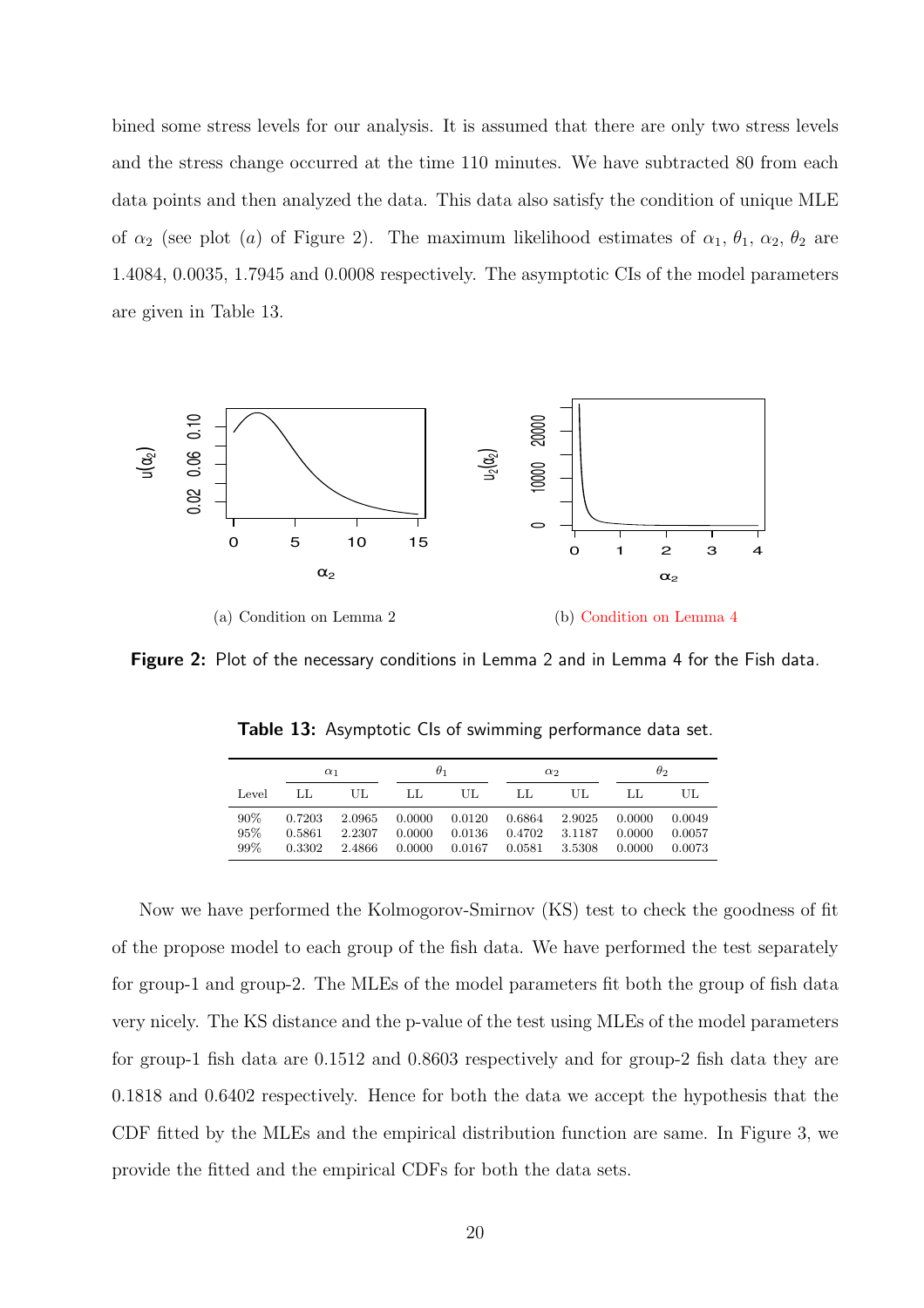

Figure 3: Plot of Empirical CDF and Fitted CDF using MLEs for Group-1 and Group-2 Fish data.

Now we consider the Bayesian analysis of the data using informative priors. For informative prior we have used the information from MLEs and the asymptotic variances of MLEs. For example, since the MLE of  $\alpha_1$  is 1.4084 and the asymptotic variance of MLE of  $\alpha_1$  is 0.17602, we have chosen  $a_0$  and  $b_0$  in such a way that  $\frac{b_0}{a_0} \approx 1.4048$  and  $\frac{b_0}{a_0^2} \approx 0.17602$ . We have taken  $a_0 = 8$ ,  $b_0 = 11.26$ ,  $a_1 = 201$ ,  $b_1 = 0.70395$   $a_2 = 135$ ,  $b_2 = 240$ ,  $a_3 = 370$ , and  $b_3 = 0.27$ . Plot (b) of Figure 2 shows that the posterior density of  $\alpha_2$  is log-concave. The Bayes estimates of  $\alpha_1$ ,  $\theta_1$ ,  $\alpha_2$ ,  $\theta_2$  are 1.406787, 0.004889, 1.776146 and 0.001137 respectively. The CRIs are given in Table 14. The Bayes estimates and the CRIs are based on 10000 replication. Next we have performed the KS test for group-1 and group-2 fish data. The model fitted by Bayes estimates using informative prior fits both the data. The KS distance and p-value of the test for group-1 fish data are respectively 0.1373 and 0.9222. For group-2 fish data the KS distance and p-value are 0.2664 and 0.1980 respectively. Hence for both the data we accept the hypothesis that the fitted CDF and the empirical CDF are same at 5% level of significance. The graphical representation of fitted CDF using Bayes estimates based on informative prior and the empirical CDF is shown in Figure 4.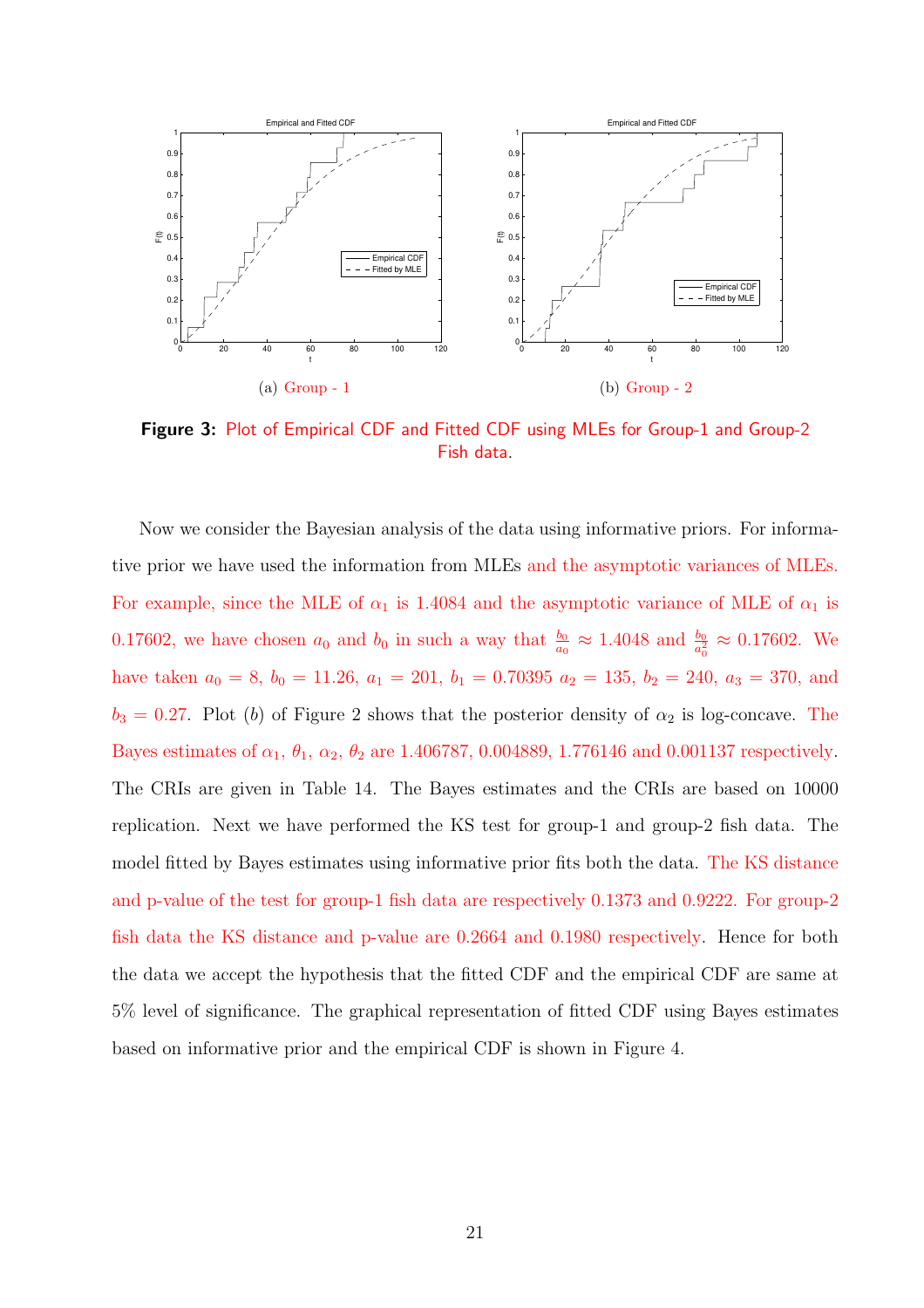|           |       |        | $\alpha_1$ |         | $\theta_1$ |        | $\alpha_2$ |          | $\theta_2$ |  |
|-----------|-------|--------|------------|---------|------------|--------|------------|----------|------------|--|
| CRI       | Level | LL     | UL         | LL      | UL         | LL     | UL         | LL       | UL         |  |
| Symmetric | 90%   | 1.0092 | 1.9352     | 0.00058 | 0.01241    | 1.5367 | 2.0525     | 0.000231 | 0.002759   |  |
|           | 95%   | 0.9620 | 2.0174     | 0.00042 | 0.01459    | 1.5149 | 2.0808     | 0.000194 | 0.003130   |  |
|           | 99%   | 0.8621 | 2.1952     | 0.00023 | 0.01998    | 1.4729 | 2.1456     | 0.000142 | 0.003994   |  |
| HPD       | 90%   | 0.9825 | 1.9005     | 0.00013 | 0.01033    | 1.5335 | 2.0489     | 0.000142 | 0.002364   |  |
|           | 95%   | 0.9399 | 1.9865     | 0.00008 | 0.01243    | 1.5106 | 2.0754     | 0.000117 | 0.002785   |  |
|           | 99%   | 0.8522 | 2.1793     | 0.00006 | 0.01743    | 1.4653 | 2.1332     | 0.000077 | 0.003695   |  |

Table 14: Symmetric and HPD CRIs of swimming performance data set based on informative prior.



Figure 4: Plot of Empirical CDF and Fitted CDF using Bayes estimate based on informative prior for Group-1 and Group-2 Fish data.

# **6** CONCLUSION

In this paper we have considered the meta-analysis of Type-II censored step-stress experiment based on the assumption that the lifetime of experimental units follow two parameter Weibull distribution. The distributions under different stress level are connected through generalized KH model. We provide classical and Bayesian inference of the model parameters. Due to non-existence of close form of MLEs we propose to use asymptotic confidence interval. Bayes estimates under squared error loss function are obtained using Gibbs sampling technique. Extensive simulation study shows that the performance of the proposed methods are quite satisfactory. The analysis of two data sets indicate that the model works quite well.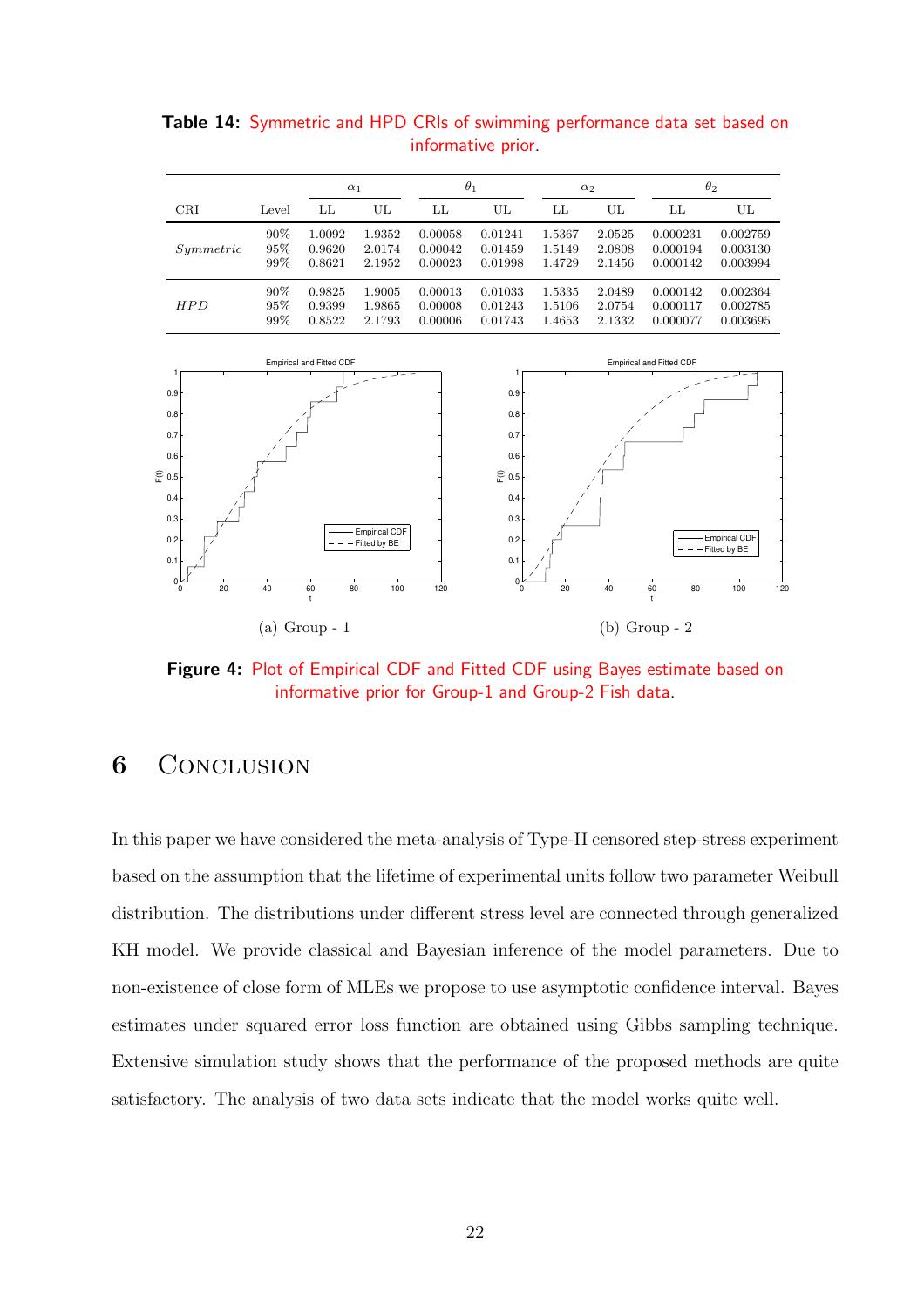#### Acknowledgments

The authors would like to thank the unknown reviewers and the Associate Editor for their constructive comments which have helped to improve the manuscript considerably.

# References

- [1] Bagdonavicius, V. B. and Nikulin, M. *Accelerated life models: modeling and statistical analysis*. Chapman and Hall CRC Press, Boca Raton, Florida, 2002.
- [2] Balakrishnan, N., Beutner, E., and Kateri, M. Order restricted inference for exponential step-stress models. *IEEE Transactions on Reliability*, 58:132–142, 2009.
- [3] Balakrishnan, N., Kundu, D., Ng, H. K. T., and Kannan, N. Point and interval estimation for a simple step-stress model with Type-II censoring. *Journal of Quality Technology*, 9:35–47, 2007.
- [4] Balakrishnan, N., Rasouli, A., and Farsipour, A. S. Exact likelihood inference based on an unified hybrid censoring sample from the exponential distribution. *Journal of Statistical Computation and Simulation*, 78:475–488, 2008.
- [5] Bedbur, S., Kamps, U., and Kateri, M. Meta-analysis of general step-stress experiments under repeated Type-II censoring. *Applied Mathematical Modelling*, 39:2261–2275, 2015.
- [6] Congdon, P. *Applied Bayesian Modeling*. John Wiley and Sons, New York, 2003.
- [7] Devroye, L. A simple algorithm for generating random variables with log-concave density. *Computing*, 33:247–257, 1984.
- [8] Drop, J. R. and Mazzuchi, T. A. A general Bayes exponential inference model for accelerated life testing. *Journal of Statistical Planning and Inference*, 119:55–74, 2004.
- [9] Drop, J. R., Mazzuchi, T. A., Fornell, G. E., and Pollock, L. R. A Bayes approach to step-stress accelerated life testing. *IEEE Transactions on Reliability*, 45:491–498, 1996.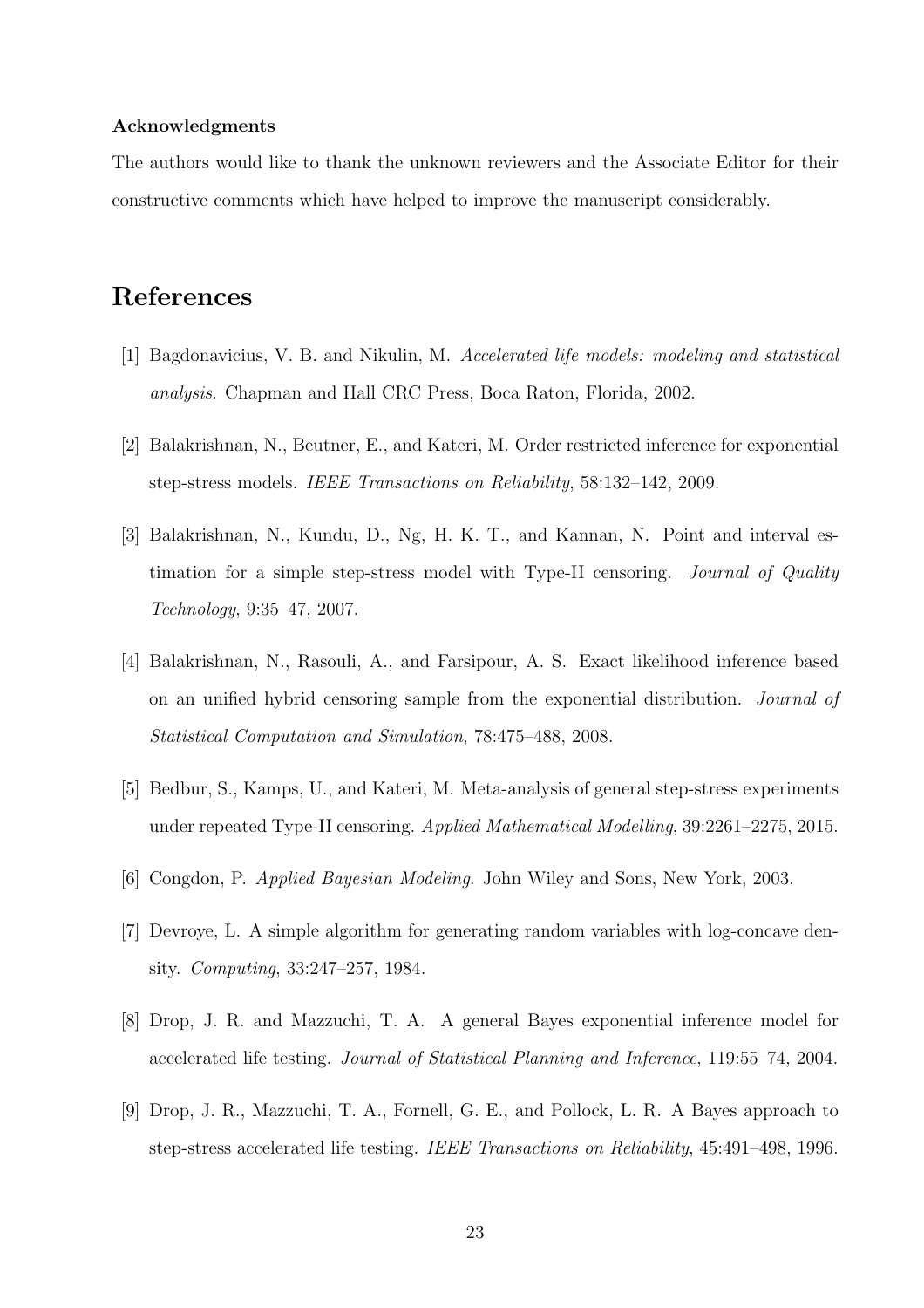- [10] Greven, S., Bailer, A. J., Kupper, L. L., Muller, K. E., and Craft, J. L. A parametric model for studying organism fitness step stress experiments. *Biometrics*, 60:793–799, 2004.
- [11] Kateri, M., Kamps, U., and Balakrishnan, N. A meta-analysis approach for step-stress experiments. *Journal of Statistical Planning and Inference*, 139:2907–2919, 2009.
- [12] Kateri, M., Kamps, U., and Balakrishnan, N. Multi-sample simple step-stress experiment under time constraints. *Statistica Neerlandica*, 64:77–96, 2010.
- [13] Kateri, M., Kamps, U., and Balakrishnan, N. Optimal allocation of change points in simple step-stress experiments under Type-II censoring. *Computational Statistics and Data Analysis*, 55:236–247, 2011.
- [14] Khamis, I. H. and Higgins, J. J. A new model for step-stress testing. *IEEE Transactions on Reliability*, 47:131–134, 1998.
- [15] Kinderman, A. J. and Monahan, F. J. Computer generation of random variables using the ratio of uniform deviates. *ACM Trans. Math. Software*, 3(3):257–260, 1977.
- [16] Kundu, D. Bayesian inference and life testing plan for Weibull distribution in presence of progressive censoring. *Technometrics*, 50:144–154, 2008.
- [17] Kundu, D. and Ganguly, A. *Analysis of Step-Stress Model: Existing Methods and Recent Developments*. Elsevier/Academic Press, Singapore, 2017.
- [18] Mitra, S., Ganguly, A., Samanta, D., and Kundu, D. On simple step-stress model for two-parameter exponential distribution. *Statistical Methodology*, 15:95–114, 2013.
- [19] Nelson, W. B. Accelerated life testing: step-stress models and data analysis. *IEEE Transactions on Reliability*, 29:103–108, 1980.
- [20] Samanta, D., Ganguly, A., Gupta, A., and Kundu, D. On classical and bayesian order restricted inference for multiple exponential step stress model. *Statistics*, 53:177–195, 2019.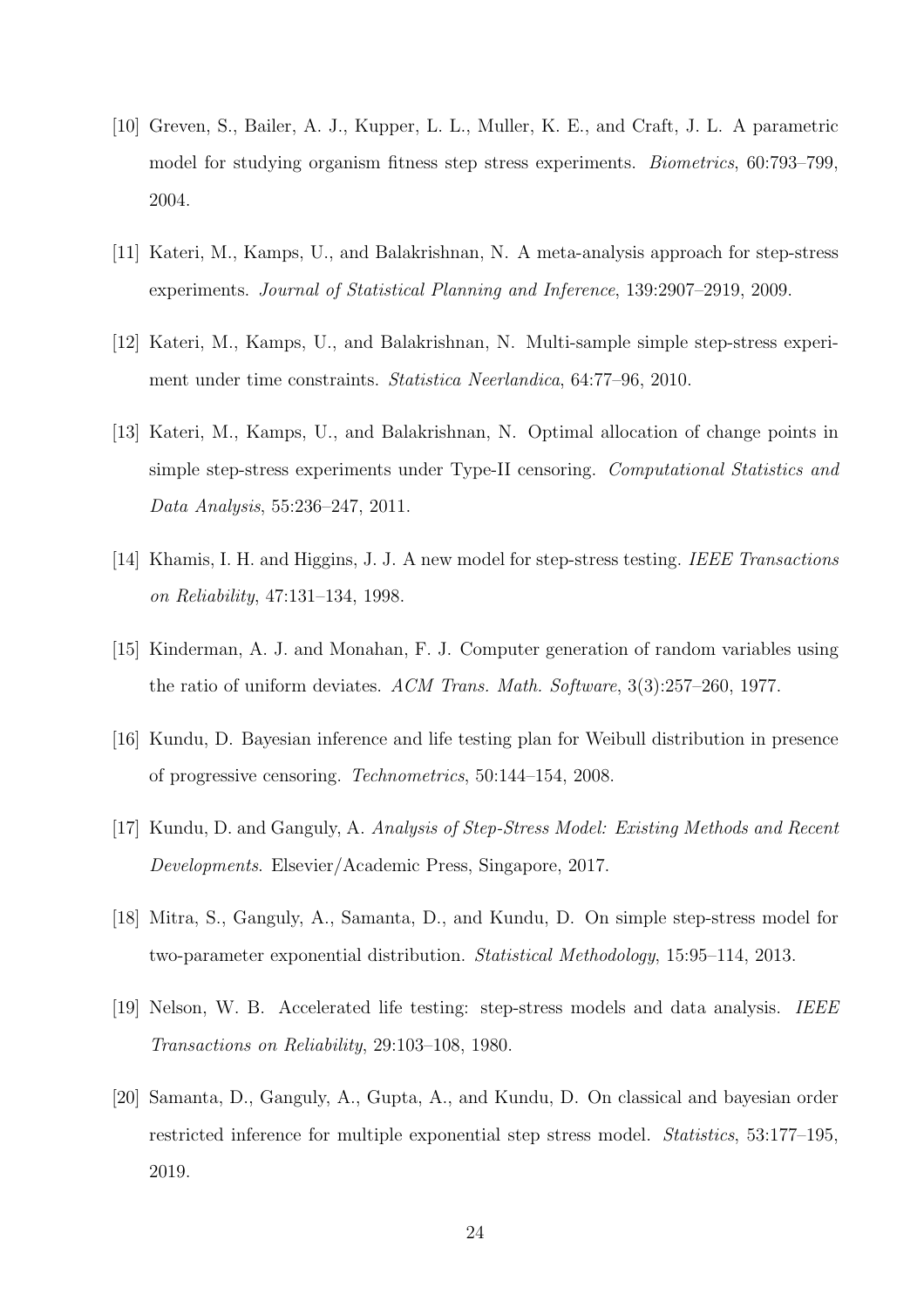- [21] Samanta, D., Gupta, A., and Kundu, D. Analysis of Weibull step-stress model in presence of competing risk. *IEEE Transactions on Reliability*, 68:420–438, 2019.
- [22] Samanta, D. and Kundu, D. Order restricted inference of a multiple step-stress model. *Computational Statistics and Data Analysis*, 117:62–75, 2018.
- [23] Xiong, C. and Milliken, G. A. Step-stress life testing with random stress changing times for exponential data. *IEEE Transactions on Reliability*, 48:141–148, 1999.

# A Appendix

#### A.1 PROOF OF LEMMA 1

$$
\frac{\partial^2 l_1(\mathbf{t}; \alpha_1, \alpha_2)}{\partial \alpha_1^2} = -\bigg(\sum_{k=1}^{s_1} r_k + \sum_{k=s_1+s_2+1}^{s} r_{1k}\bigg) \bigg[\frac{1}{\alpha_1^2} + \frac{P(\alpha_1)P''(\alpha_1) - [P'(\alpha_1)]^2}{[P(\alpha_1)]^2}\bigg],
$$

where  $P'(\alpha_1)$  and  $P''(\alpha_1)$  are respectively first order and second order partial differentiation of  $P(\alpha_1)$  with respect to  $\alpha_1$ . To show  $\frac{\partial^2 l_1(\mathbf{t};\alpha_1,\alpha_2)}{\partial \alpha_1^2}$  $\frac{\langle \mathbf{t}; \alpha_1, \alpha_2 \rangle}{\partial \alpha_1^2} \leq 0$ , it is sufficient to show  $P(\alpha_1)P''(\alpha_1)$  –  $[P'(\alpha_1)]^2 \geq 0$ . Note that  $P(\alpha_1)P''(\alpha_1) - [P'(\alpha_1)]^2$  can be expressed as  $\sum_{i=1}^{15} A_i$ . Now we will provide the explicit form of  $A_i$ 's  $(i = 1, ..., 15)$  and we will show that each  $A_i \geq 0$ .

$$
A_1 = \sum_{k=1}^{s_1} \sum_{i=1}^{r_k} t_{i:n_k}^{\alpha_1} \sum_{k=1}^{s_1} \sum_{i=1}^{r_k} t_{i:n_k}^{\alpha_1} (\ln(t_{i:n_k}))^2 - \left( \sum_{k=1}^{s_1} \sum_{i=1}^{r_k} t_{i:n_k}^{\alpha_1} \ln(t_{i:n_k}) \right)^2
$$
  
\n
$$
\geq 0 \text{ (By Cauchy-Schwarz inequality)},
$$
  
\n
$$
A_2 = \sum_{k=1}^{s_1} (n_k - r_k) t_{r_k:n_k}^{\alpha_1} \sum_{k=1}^{s_1} (n_k - r_k) t_{r_k:n_k}^{\alpha_1} (\ln(t_{r_k:n_k}))^2
$$
  
\n
$$
- \left( \sum_{k=1}^{s_1} (n_k - r_k) t_{r_k:n_k}^{\alpha_1} \ln(t_{r_k:n_k}) \right)^2
$$
  
\n
$$
\geq 0 \text{ (By Cauchy-Schwarz inequality)},
$$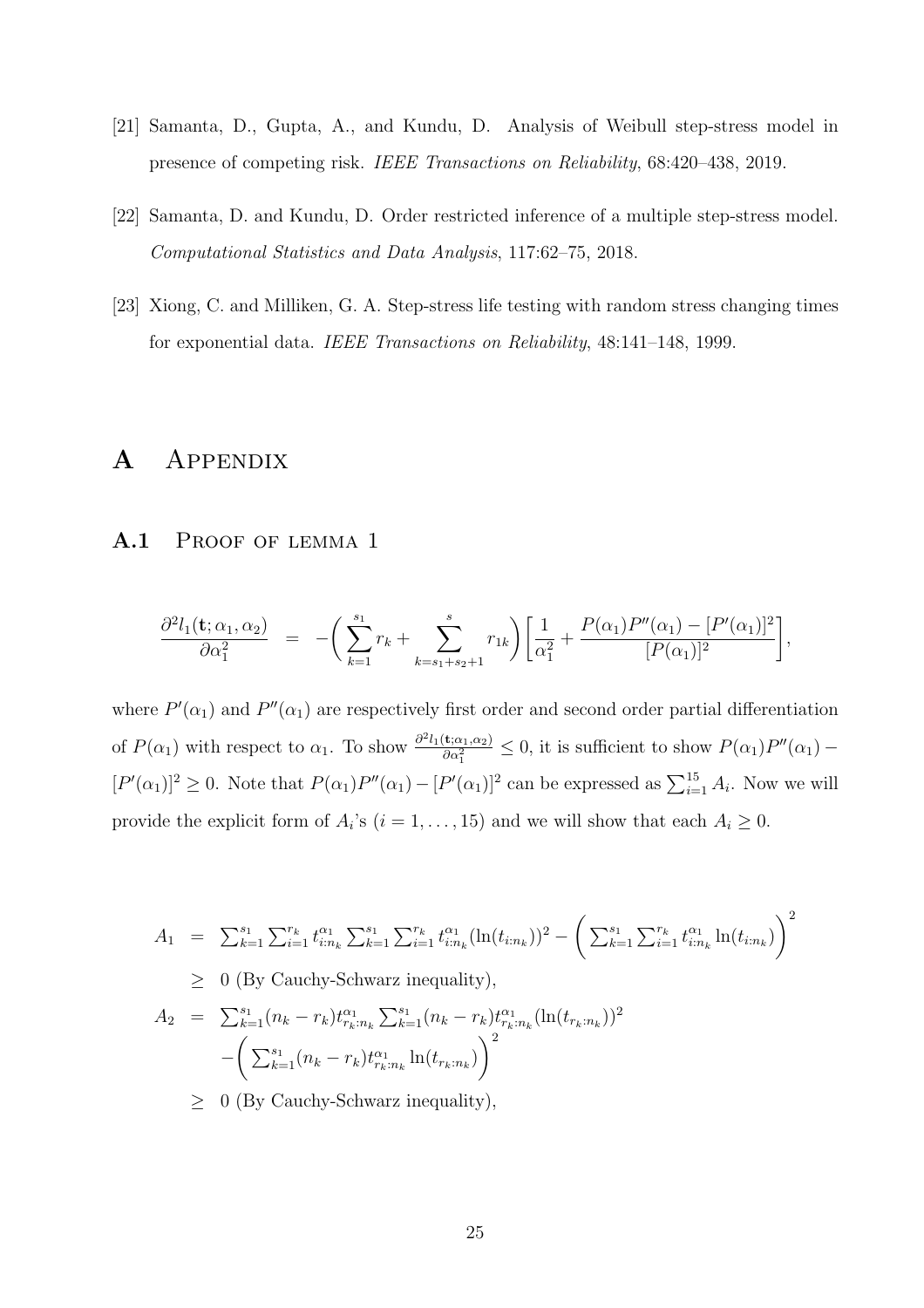$$
A_3 = \sum_{k=s_1+1}^{s_1+s_2} n_k \tau_k^{\alpha_1} \sum_{k=s_1+1}^{s_1+s_2} n_k \tau_k^{\alpha_1} (\ln(\tau_k))^2 - \left( \sum_{k=s_1+1}^{s_1+s_2} n_k \tau_k^{\alpha_1} \ln(\tau_k) \right)^2
$$

 $\geq~$  0 (By Cauchy-Schwarz inequality),

$$
A_4 = \sum_{k=s_1+s_2+1}^{s} \sum_{i=1}^{r_{1k}} t_{i:n_k}^{\alpha_1} \sum_{k=s_1+s_2+1}^{s} \sum_{i=1}^{r_{1k}} t_{i:n_k}^{\alpha_1} (\ln(t_{i:n_k}))^2 - \left( \sum_{k=s_1+s_2+1}^{s} \sum_{i=1}^{r_{1k}} t_{i:n_k}^{\alpha_1} \ln(t_{i:n_k}) \right)^2
$$

 $\geq 0$  (By Cauchy-Schwarz inequality),

$$
A_5 = \sum_{k=s_1+s_2+1}^{s} (n_k - r_{1k}) \tau_k^{\alpha_1} \sum_{k=s_1+s_2+1}^{s} (n_k - r_{1k}) \tau_k^{\alpha_1} (\ln(\tau_k))^2
$$

$$
- \left( \sum_{k=s_1+s_2+1}^{s} (n_k - r_{1k}) \tau_k^{\alpha_1} \ln(\tau_k) \right)^2
$$

 $\geq 0$  (By Cauchy-Schwarz inequality),

$$
A_6 = \sum_{k=1}^{s_1} \sum_{i=1}^{r_k} t_{i:n_k}^{\alpha_1} \sum_{k=1}^{s_1} (n_k - r_k) t_{r_k:n_k}^{\alpha_1} (\ln(t_{r_k:n_k}))^2
$$
  
+ 
$$
\sum_{k=1}^{s_1} \sum_{i=1}^{r_k} t_{i:n_k}^{\alpha_1} (\ln(t_{i:n_k}))^2 \sum_{k=1}^{s_1} (n_k - r_k) t_{r_k:n_k}^{\alpha_1}
$$
  
-2 
$$
\sum_{k=1}^{s_1} \sum_{i=1}^{r_k} t_{i:n_k}^{\alpha_1} \ln(t_{i:n_k}) \sum_{k=1}^{s_1} (n_k - r_k) t_{r_k:n_k}^{\alpha_1} \ln(t_{r_k:n_k})
$$
  
= 
$$
\sum_{l=1}^{s_1} \sum_{k=1}^{s_1} \sum_{i=1}^{r_k} (n_l - r_l) t_{i:n_k}^{\alpha_1} t_{r_l:n_l}^{\alpha_1} [\ln(t_{i:n_k}) - \ln(t_{r_l:n_l})]^2
$$
  

$$
\geq 0,
$$

$$
A_7 = \sum_{k=1}^{s_1} \sum_{i=1}^{r_k} t_{i:n_k}^{\alpha_1} \sum_{k=s_1+1}^{s_1+s_2} n_k \tau_k^{\alpha_1} (\ln(\tau_k))^2 + \sum_{k=1}^{s_1} \sum_{i=1}^{r_k} t_{i:n_k}^{\alpha_1} (\ln(t_{i:n_k}))^2 \sum_{k=s_1+1}^{s_1+s_2} n_k \tau_k^{\alpha_1}
$$
  
\n
$$
-2 \sum_{k=1}^{s_1} \sum_{i=1}^{r_k} t_{i:n_k}^{\alpha_1} \ln(t_{i:n_k}) \sum_{k=s_1+1}^{s_1+s_2} n_k \tau_k^{\alpha_1} \ln(\tau_k)
$$
  
\n
$$
= \sum_{l=s_1+1}^{s_1+s_2} \sum_{k=1}^{s_1} \sum_{i=1}^{r_k} n_l t_{i:n_k}^{\alpha_1} \tau_l^{\alpha_1} [\ln(t_{i:n_k}) - \ln(\tau_l)]^2
$$
  
\n
$$
\geq 0,
$$

$$
A_8 = \sum_{k=1}^{s_1} \sum_{i=1}^{r_k} t_{i:n_k}^{\alpha_1} \sum_{k=s_1+s_2+1}^s \sum_{i=1}^{r_{1k}} t_{i:n_k}^{\alpha_1} (\ln(t_{i:n_k}))^2
$$
  
+  $\sum_{k=1}^{s_1} \sum_{i=1}^{r_k} t_{i:n_k}^{\alpha_1} (\ln(t_{i:n_k}))^2 \sum_{k=s_1+s_2+1}^s \sum_{i=1}^{r_{1k}} t_{i:n_k}^{\alpha_1}$   
-2  $\sum_{k=1}^{s_1} \sum_{i=1}^{r_k} t_{i:n_k}^{\alpha_1} \ln(t_{i:n_k}) \sum_{k=s_1+s_2+1}^s \sum_{i=1}^{r_{1k}} t_{i:n_k}^{\alpha_1} \ln(t_{i:n_k})$   
=  $\sum_{l=s_1+s_2+1}^s \sum_{j=1}^{r_{1l}} \sum_{k=1}^{s_1} \sum_{i=1}^{r_k} t_{i:n_k}^{\alpha_1} t_{j:n_l}^{\alpha_1} [\ln(t_{i:n_k}) - \ln(t_{j:n_l})]^2$   
  $\geq 0$ ,

$$
A_9 = \sum_{k=1}^{s_1} \sum_{i=1}^{r_k} t_{i:n_k}^{\alpha_1} \sum_{k=s_1+s_2+1}^{s} (n_k - r_{1k}) \tau_k^{\alpha_1} (\ln(\tau_k))^2
$$
  
+ 
$$
\sum_{k=1}^{s_1} \sum_{i=1}^{r_k} t_{i:n_k}^{\alpha_1} (\ln(t_{i:n_k}))^2 \sum_{k=s_1+s_2+1}^{s} (n_k - r_{1k}) \tau_k^{\alpha_1}
$$
  
-2 
$$
\sum_{k=1}^{s_1} \sum_{i=1}^{r_k} t_{i:n_k}^{\alpha_1} \ln(t_{i:n_k}) \sum_{k=s_1+s_2+1}^{s} (n_k - r_{1k}) \tau_k^{\alpha_1} \ln(\tau_k)
$$
  
= 
$$
\sum_{l=s_1+s_2+1}^{s} \sum_{k=1}^{s_1} \sum_{i=1}^{r_k} (n_l - r_{1l}) t_{i:n_k}^{\alpha_1} \tau_l^{\alpha_1} [\ln(t_{i:n_k}) - \ln(\tau_l)]^2
$$
  
\ge 0,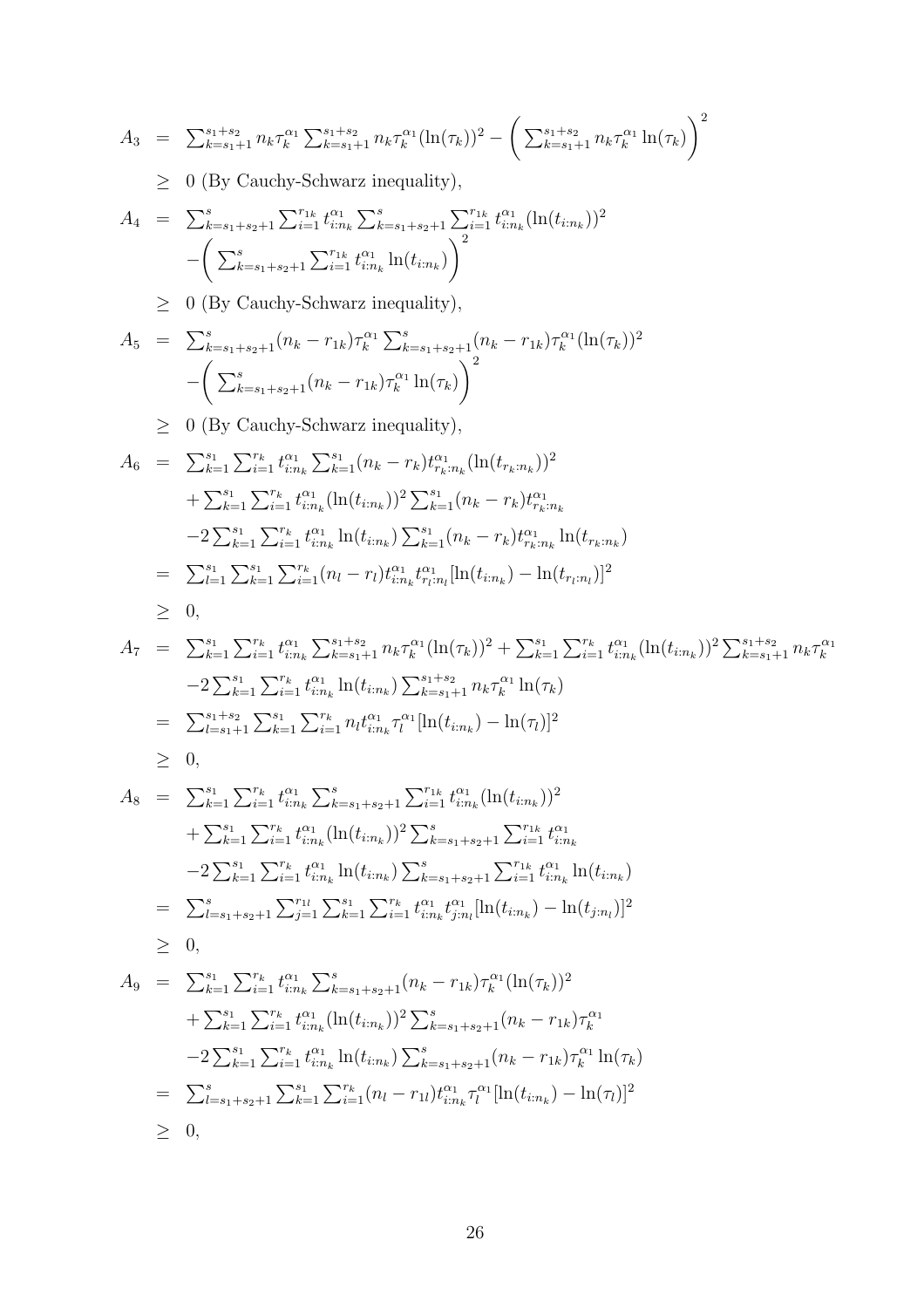$$
A_{10} = \sum_{k=1}^{s_1} (n_k - r_k) t_{r_k:n_k}^{\alpha_1} \sum_{k=s_1+1}^{s_1+s_2} n_k \tau_k^{\alpha_1} (\ln(\tau_k))^2
$$
  
+ 
$$
\sum_{k=1}^{s_1} (n_k - r_k) t_{r_k:n_k}^{\alpha_1} (\ln(t_{r_k:n_k}))^2 \sum_{k=s_1+1}^{s_1+s_2} n_k \tau_k^{\alpha_1}
$$
  
-2 
$$
\sum_{k=1}^{s_1} (n_k - r_k) t_{r_k:n_k}^{\alpha_1} \ln(t_{r_k:n_k}) \sum_{k=s_1+1}^{s_1+s_2} n_k \tau_k^{\alpha_1} \ln(\tau_k)
$$
  
= 
$$
\sum_{l=s_1+1}^{s_1+s_2} \sum_{k=1}^{s_1} (n_k - r_k) n_l t_{r_k:n_k}^{\alpha_1} \tau_l^{\alpha_1} [\ln(t_{r_k:n_k}) - \ln(\tau_l)]^2
$$
  
\ge 0,

$$
A_{11} = \sum_{k=1}^{s_1} (n_k - r_k) t_{r_k:n_k}^{\alpha_1} \sum_{k=s_1+s_2+1}^{s} \sum_{i=1}^{r_{1k}} t_{i:n_k}^{\alpha_1} (\ln(t_{i:n_k}))^2 + \sum_{k=1}^{s_1} (n_k - r_k) t_{r_k:n_k}^{\alpha_1} (\ln(t_{r_k:n_k}))^2 \sum_{k=s_1+s_2+1}^{s} \sum_{i=1}^{r_{1k}} t_{i:n_k}^{\alpha_1} - 2 \sum_{k=1}^{s_1} (n_k - r_k) t_{r_k:n_k}^{\alpha_1} \ln(t_{r_k:n_k}) \sum_{k=s_1+s_2+1}^{s} \sum_{i=1}^{r_{1k}} t_{i:n_k}^{\alpha_1} \ln(t_{i:n_k}) = \sum_{l=s_1+s_2+1}^{s} \sum_{k=1}^{s_1} \sum_{i=1}^{r_{1l}} (n_k - r_k) t_{r_k:n_k}^{\alpha_1} t_{i:n_l}^{\alpha_1} [\ln(t_{r_k:n_k}) - \ln(t_{i:n_l})]^2 \geq 0,
$$

$$
A_{12} = \sum_{k=1}^{s_1} (n_k - r_k) t_{r_k : n_k}^{\alpha_1} \sum_{k=s_1+s_2+1}^{s} (n_k - r_{1k}) \tau_k^{\alpha_1} (\ln(\tau_k))^2
$$
  
+ 
$$
\sum_{k=1}^{s_1} (n_k - r_k) t_{r_k : n_k}^{\alpha_1} (\ln(t_{r_k : n_k}))^2 \sum_{k=s_1+s_2+1}^{s} (n_k - r_{1k}) \tau_k^{\alpha_1}
$$
  
-2 
$$
\sum_{k=1}^{s_1} (n_k - r_k) t_{r_k : n_k}^{\alpha_1} \ln(t_{r_k : n_k}) \sum_{k=s_1+s_2+1}^{s} (n_k - r_{1k}) \tau_k^{\alpha_1} \ln(\tau_k)
$$
  
= 
$$
\sum_{l=s_1+s_2+1}^{s} \sum_{k=1}^{s_1} (n_k - r_k) (n_l - r_{1l}) t_{r_k : n_k}^{\alpha_1} \tau_l^{\alpha_1} [\ln(t_{r_k : n_k}) - \ln(\tau_l)]^2
$$
  
\ge 0,

$$
A_{13} = \sum_{k=s_1+1}^{s_1+s_2} n_k \tau_k^{\alpha_1} \sum_{k=s_1+s_2+1}^{s} \sum_{i=1}^{r_{1k}} t_{i:n_k}^{\alpha_1} (\ln(t_{i:n_k}))^2
$$
  
+ 
$$
\sum_{k=s_1+1}^{s_1+s_2} n_k \tau_k^{\alpha_1} (\ln(\tau_k))^2 \sum_{k=s_1+s_2+1}^{s} \sum_{i=1}^{r_{1k}} t_{i:n_k}^{\alpha_1}
$$
  
-2 
$$
\sum_{k=s_1+1}^{s_1+s_2} n_k \tau_k^{\alpha_1} \ln(\tau_k) \sum_{k=s_1+s_2+1}^{s} \sum_{i=1}^{r_{1k}} t_{i:n_k}^{\alpha_1} \ln(t_{i:n_k})
$$
  
= 
$$
\sum_{l=s_1+s_2+1}^{s} \sum_{k=s_1+1}^{s_1+s_2} \sum_{i=1}^{r_{1l}} n_k \tau_k^{\alpha_1} t_{i:n_l}^{\alpha_1} [\ln(\tau_k) - \ln(t_{i:n_l})]^2
$$
  
\ge 0,

$$
A_{14} = \sum_{k=s_1+1}^{s_1+s_2} n_k \tau_k^{\alpha_1} \sum_{k=s_1+s_2+1}^{s} (n_k - r_{1k}) \tau_k^{\alpha_1} (\ln(\tau_k))^2
$$
  
+ 
$$
\sum_{k=s_1+1}^{s_1+s_2} n_k \tau_k^{\alpha_1} (\ln(\tau_k))^2 \sum_{k=s_1+s_2+1}^{s} (n_k - r_{1k}) \tau_k^{\alpha_1}
$$
  
-2 
$$
\sum_{k=s_1+1}^{s_1+s_2} n_k \tau_k^{\alpha_1} \ln(\tau_k) \sum_{k=s_1+s_2+1}^{s} (n_k - r_{1k}) \tau_k^{\alpha_1} \ln(\tau_k)
$$
  
= 
$$
\sum_{l=s_1+s_2+1}^{s} \sum_{k=s_1+1}^{s_1+s_2} n_k \tau_k^{\alpha_1} (n_l - r_{1l}) \tau_l^{\alpha_1} [\ln(\tau_k) - \ln(\tau_l)]^2
$$
  
\ge 0,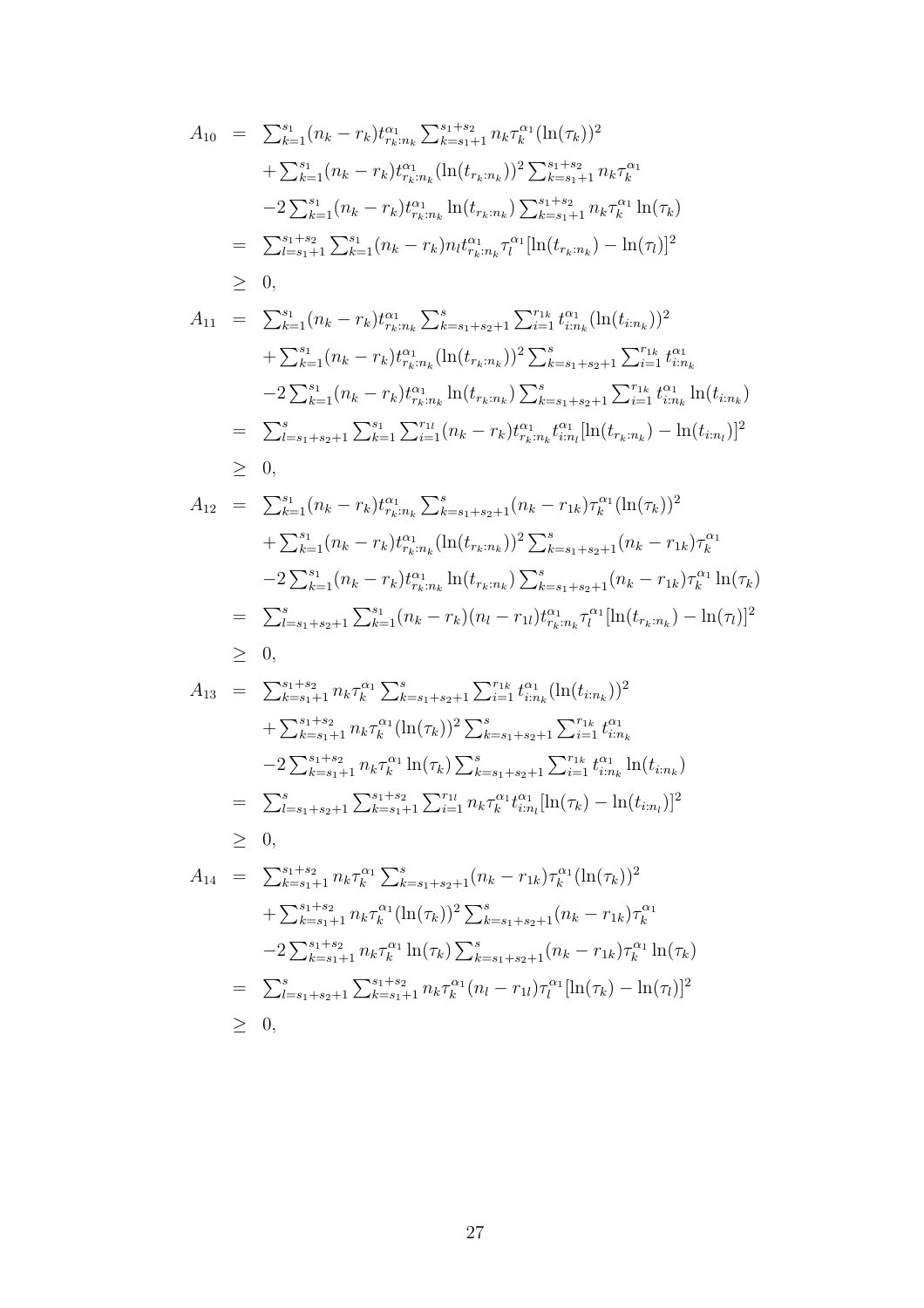$$
A_{15} = \sum_{k=s_1+s_2+1}^{s} \sum_{i=1}^{r_{1k}} t_{i:n_k}^{\alpha_1} \sum_{k=s_1+s_2+1}^{s} (n_k - r_{1k}) \tau_k^{\alpha_1} (\ln(\tau_k))^2 + \sum_{k=s_1+s_2+1}^{s} \sum_{i=1}^{r_{1k}} t_{i:n_k}^{\alpha_1} (\ln(t_{i:n_k}))^2 \sum_{k=s_1+s_2+1}^{s} (n_k - r_{1k}) \tau_k^{\alpha_1} -2 \sum_{k=s_1+s_2+1}^{s} \sum_{i=1}^{r_{1k}} t_{i:n_k}^{\alpha_1} \ln(t_{i:n_k}) \sum_{k=s_1+s_2+1}^{s} (n_k - r_{1k}) \tau_k^{\alpha_1} \ln(\tau_k) = \sum_{l=s_1+s_2+1}^{s} \sum_{k=s_1+s_2+1}^{s} \sum_{i=1}^{r_{1k}} (n_l - r_{1l}) t_{i:n_k}^{\alpha_1} \tau_l^{\alpha_1} [\ln(t_{i:n_k}) - \ln(\tau_l)]^2 \geq 0.
$$
 (10)

### A.2 PROOF OF LEMMA 2

$$
\frac{\delta^2 l_1(\mathbf{t}; \alpha_1, \alpha_2)}{\delta \alpha_2^2} = - \left( \sum_{k=s_1+1}^{s_1+s_2} r_k + \sum_{k=s_1+s_2+1}^s (r_k - r_{1k}) \right) u(\alpha_2).
$$

If  $u(\alpha_2) > 0$ , for all  $\alpha_2 > 0$ , then  $\frac{\delta^2 l_1(\mathbf{t}; \alpha_1, \alpha_2)}{\delta \alpha_2^2}$  $\frac{\mathbf{E}(\alpha_1,\alpha_2)}{\delta \alpha_2^2}$  < 0 and hence an unique solution of equation (7) exists which maximizes (5) with respect to  $\alpha_2$ .

## A.3 Elements of Fisher information Matrix

$$
f_{11} = -\frac{\partial^2 l(\mathbf{t}; \eta)}{\partial \alpha_1^2} = \frac{\sum_{k=1}^{s_1} r_k + \sum_{s_1+s_2+1}^{s_1} r_{1k}}{\alpha_1^2} + \theta_1 P''(\alpha_1),
$$
  
\n
$$
f_{12} = -\frac{\partial^2 l(\mathbf{t}; \eta)}{\partial \alpha_1 \partial \theta_1} = P'(\alpha_1) = f_{21},
$$
  
\n
$$
f_{13} = -\frac{\partial^2 l(\mathbf{t}; \eta)}{\partial \alpha_1 \partial \alpha_2} = 0 = f_{31},
$$
  
\n
$$
f_{14} = -\frac{\partial^2 l(\mathbf{t}; \eta)}{\partial \alpha_1 \partial \theta_2} = 0 = f_{41},
$$
  
\n
$$
f_{22} = -\frac{\partial^2 l(\mathbf{t}; \eta)}{\partial \theta_1^2} = \frac{\sum_{k=1}^{s_1} r_k + \sum_{s_1+s_2+1}^{s} r_{1k}}{\theta_1^2},
$$
  
\n
$$
f_{23} = -\frac{\partial^2 l(\mathbf{t}; \eta)}{\partial \theta_1 \partial \alpha_2} = 0 = f_{32},
$$
  
\n
$$
f_{24} = -\frac{\partial^2 l(\mathbf{t}; \eta)}{\partial \theta_1 \partial \theta_2} = 0 = f_{42},
$$
  
\n
$$
f_{33} = -\frac{\partial^2 l(\mathbf{t}; \eta)}{\partial \alpha_2^2} = \frac{\sum_{k=s_1+1}^{s_1+s_2} r_k + \sum_{s_1+s_2+1}^{s} (r_k - r_{1k})}{\alpha_2^2} + \theta_2 Q''(\alpha_2),
$$
  
\n
$$
f_{34} = -\frac{\partial^2 l(\mathbf{t}; \eta)}{\partial \alpha_2 \partial \theta_2} = Q'(\alpha_2) = f_{43},
$$
  
\n
$$
f_{44} = -\frac{\partial^2 l(\mathbf{t}; \eta)}{\partial \theta_2^2} = \frac{\sum_{k=s_1+1}^{s_1+s_2} r_k + \sum_{s_1+s_2+1}^{s} (r_k - r_{1k})}{\theta_2^2}.
$$